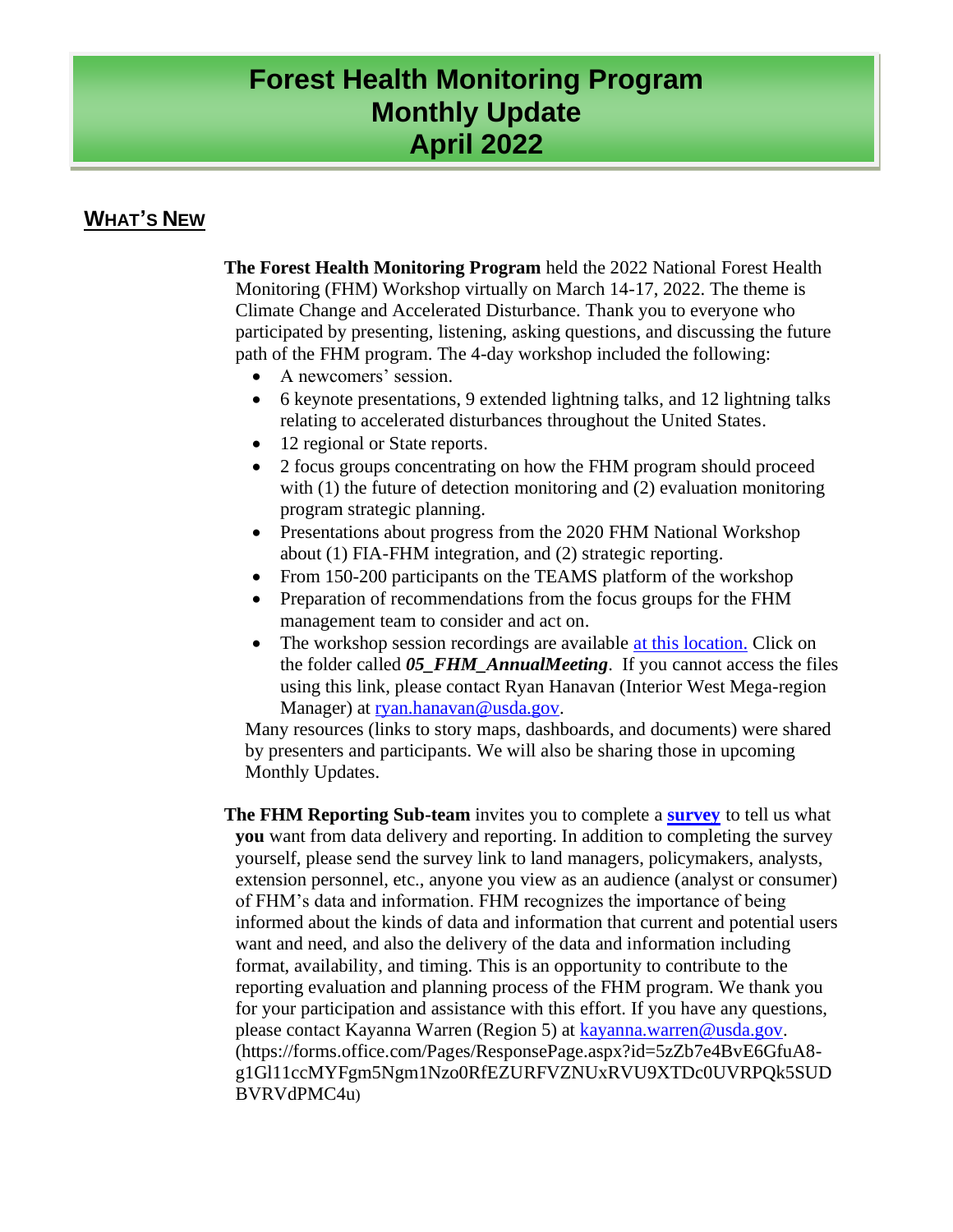**Congratulations** to the USDA Animal and Plant Health Inspection Service (APHIS) as the agency celebrates 50 years of service.

**The following documents are now available at the indicated links:**

- 2021 [Hawaii Forest Health Highlights](https://gcc02.safelinks.protection.outlook.com/?url=https%3A%2F%2Fwww.fs.usda.gov%2FInternet%2FFSE_DOCUMENTS%2Ffseprd1005082.pdf&data=04%7C01%7C%7C15dc9c636849410be28d08da1757c01d%7Ced5b36e701ee4ebc867ee03cfa0d4697%7C0%7C0%7C637847962894978473%7CUnknown%7CTWFpbGZsb3d8eyJWIjoiMC4wLjAwMDAiLCJQIjoiV2luMzIiLCJBTiI6Ik1haWwiLCJXVCI6Mn0%3D%7C3000&sdata=oTxhzxDLjKkynutld6bfmpfgXl1XW7FVTVe5UnJq97A%3D&reserved=0)
- 2021 [Pacific Islands Forest Health Highlights](https://gcc02.safelinks.protection.outlook.com/?url=https%3A%2F%2Fwww.fs.usda.gov%2FInternet%2FFSE_DOCUMENTS%2Ffseprd1006892.pdf&data=04%7C01%7C%7C15dc9c636849410be28d08da1757c01d%7Ced5b36e701ee4ebc867ee03cfa0d4697%7C0%7C0%7C637847962894978473%7CUnknown%7CTWFpbGZsb3d8eyJWIjoiMC4wLjAwMDAiLCJQIjoiV2luMzIiLCJBTiI6Ik1haWwiLCJXVCI6Mn0%3D%7C3000&sdata=3M%2FDPRTS2tmbNcfCKd%2FIwsP%2BlS%2FGKDz1VYz1N%2BCbhDM%3D&reserved=0)
- 2021 [California Forest Pest Conditions Report](https://gcc02.safelinks.protection.outlook.com/?url=https%3A%2F%2Fwww.fs.usda.gov%2FInternet%2FFSE_DOCUMENTS%2Ffseprd1008290.pdf&data=04%7C01%7C%7C15dc9c636849410be28d08da1757c01d%7Ced5b36e701ee4ebc867ee03cfa0d4697%7C0%7C0%7C637847962894978473%7CUnknown%7CTWFpbGZsb3d8eyJWIjoiMC4wLjAwMDAiLCJQIjoiV2luMzIiLCJBTiI6Ik1haWwiLCJXVCI6Mn0%3D%7C3000&sdata=4GU54Hrye4bGx%2BhDo%2FN7IfaYeU%2BN1%2FcacZZyErOWPSg%3D&reserved=0)

**A new story map** is available that provides information about the connection between forests and water. [Forests to Faucets 2.0](https://storymaps.arcgis.com/collections/4e450a6c7ed24f0cbae4abc1c07843b7?item=1) has an interactive map, and in general, is of interest to all who are interested in watersheds and drinking water. A new general technical report is also available. See Mack and others 2022 in the *Publications of Interest* section.

# **UPCOMING**

#### **EVENTS (Items beginning with \* indicate a new listing or new information)**

**May 2-4, 2022.** Mills River, NC (near Asheville, NC). 2022 Short Rotation Woody Crops International Conference. This conference, hosted by North Carolina State University, is a joint meeting of the Short Rotation Woody Crops Operations Working Group, the International Commission on Poplars and Other Fast-Growing Trees Sustaining People and the Environment (IPC) Environmental and Ecosystem Services Working Party (WP5), and the IUFRO Working Party 2.08.04 (Physiology and Genetics of Poplars and Willows). The deadline for abstract submission was December 1, 2021. Complete information about the conference including registration, the program, and lodging is available on the [conference website](https://gcc02.safelinks.protection.outlook.com/?url=https%3A%2F%2Fwoodycrops.wixsite.com%2Fsrwc2022&data=04%7C01%7C%7Cb8358f7fe1fd4ce1742d08d988d59045%7Ced5b36e701ee4ebc867ee03cfa0d4697%7C0%7C0%7C637691273099990141%7CUnknown%7CTWFpbGZsb3d8eyJWIjoiMC4wLjAwMDAiLCJQIjoiV2luMzIiLCJBTiI6Ik1haWwiLCJXVCI6Mn0%3D%7C1000&sdata=4v53zvXTbtGBexvCeDaZcyvPknHCpMxYS0Q0chVv4H0%3D&reserved=0).

**June 20-24, 2022. VIRTUAL MEETING**. The North American Forest Ecology Workshop (NAFEW). This year's theme is *Turning Ecological Answers into Forest Management Actions*. NAFEW is placed firmly at the intersection of forest science and practice. Sessions will be addressing the following topics: Climate Change, Cumulative effects, Economics, Fire Ecology and Fire Response, Genetics and Adaptation, Insect disturbance, Silviculture, Social Science and Policy, Soils, Sustainable Forest Management, Vegetation, and Wildlife/Biodiversity. Featured speakers will include Deborah Dumroese, Forest Soils; Jill Johnstone, Boreal Forest Disturbance; David Lindenmayer, Biodiversity Conservation; and Eliot McIntire, Open Science/Open Models. Abstracts for oral and poster presentations were due Feb. 18, 2022. For complete information, visit the [workshop website.](https://cef-cfr.uqam.ca/nafew2022/)

**June 26- July 1, 2022.** Durham, NH. Foliar, Shoot, Stem and Rust Diseases of Trees. Jointly organized by IUFRO working parties *[Foliage, shoot and stem](https://gcc02.safelinks.protection.outlook.com/?url=https%3A%2F%2Fwww.iufro.org%2Fscience%2Fdivisions%2Fdivision-7%2F70000%2F70200%2F70202%2Factivities%2F&data=04%7C01%7C%7C68796ab8934e4db9916108d9a83fa6d6%7Ced5b36e701ee4ebc867ee03cfa0d4697%7C0%7C0%7C637725813595725713%7CUnknown%7CTWFpbGZsb3d8eyJWIjoiMC4wLjAwMDAiLCJQIjoiV2luMzIiLCJBTiI6Ik1haWwiLCJXVCI6Mn0%3D%7C3000&sdata=sPEXrJdAEhOMPThd97RPY5z4KP222oNthWDL7NTQAZY%3D&reserved=0)  diseases* [\(7.02.02\)](https://gcc02.safelinks.protection.outlook.com/?url=https%3A%2F%2Fwww.iufro.org%2Fscience%2Fdivisions%2Fdivision-7%2F70000%2F70200%2F70202%2Factivities%2F&data=04%7C01%7C%7C68796ab8934e4db9916108d9a83fa6d6%7Ced5b36e701ee4ebc867ee03cfa0d4697%7C0%7C0%7C637725813595725713%7CUnknown%7CTWFpbGZsb3d8eyJWIjoiMC4wLjAwMDAiLCJQIjoiV2luMzIiLCJBTiI6Ik1haWwiLCJXVCI6Mn0%3D%7C3000&sdata=sPEXrJdAEhOMPThd97RPY5z4KP222oNthWDL7NTQAZY%3D&reserved=0) and *[Rust of forest trees](https://gcc02.safelinks.protection.outlook.com/?url=https%3A%2F%2Fwww.iufro.org%2Fscience%2Fdivisions%2Fdivision-7%2F70000%2F70200%2F70205%2Factivities%2F&data=04%7C01%7C%7C68796ab8934e4db9916108d9a83fa6d6%7Ced5b36e701ee4ebc867ee03cfa0d4697%7C0%7C0%7C637725813595725713%7CUnknown%7CTWFpbGZsb3d8eyJWIjoiMC4wLjAwMDAiLCJQIjoiV2luMzIiLCJBTiI6Ik1haWwiLCJXVCI6Mn0%3D%7C3000&sdata=vJpaK1UnuAXURuqAfrlfi%2FNqZjNeIZaunYJB3i%2FoW8o%3D&reserved=0)* (7.02.05). This working meeting will be held at the University of New Hampshire in Durham, NH. The deadline for abstract submission was extended to March 21, 2022. The deadline for early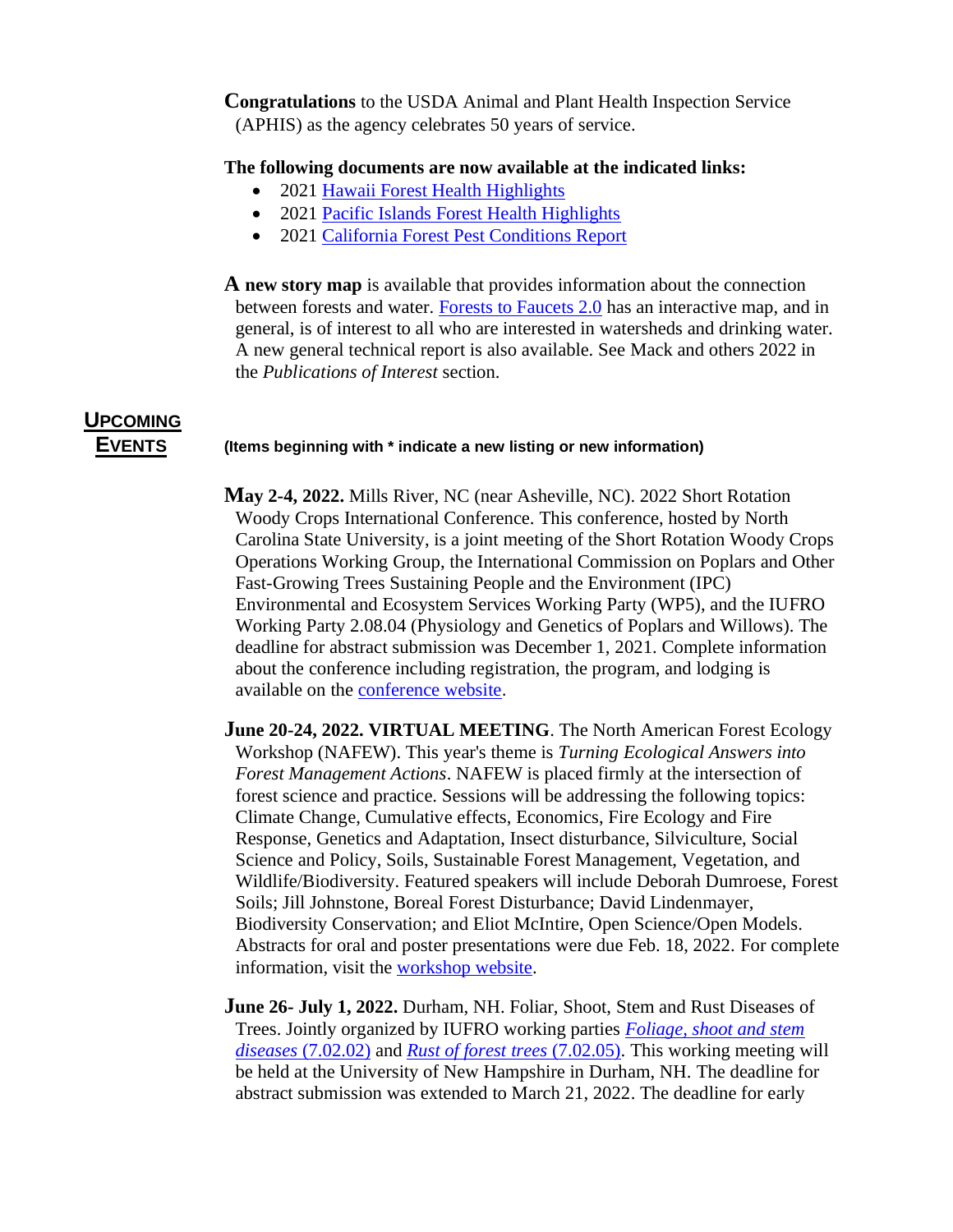registration is **April 15, 2002** and for late registration is **May 15, 2022**. Access complete available information about the meeting on either of the web links included above.

- **September 19-21, 2022.** Gulf Shores, AL. Southeast Climate Adaptation Science Center (CASC) Regional Science Symposium: Sharing science to support climate adaptation. This symposium is intended for resource managers and researchers working in the southeastern U.S., including the U.S. Caribbean, on climate impacts and adaptation for fish, wildlife, habitat, and cultural resources; and decision makers and practitioners from state fish and wildlife agencies, natural resource and land management entities, federal natural and cultural resource agencies, Tribal Nations and Tribal organizations, and NGOs. Sessions are being planned on the following topics: Hydrologic Extremes; Nature-based Solutions for Climate Adaptation and Resilience; Cultural Resource Management; Monitoring for Changing Climate and Adaptation; Cultivating Coastal Resilience to Global Change; Current and Future Invasive Species; Climate Impacts & Adaptation for At-risk species; Changing Fire Management in the Southeast; Evaluation of Actionable Science and Adaptation Actions. For **complete updated information**, visit the [symposium website.](https://gcc02.safelinks.protection.outlook.com/?url=https%3A%2F%2Fncsu.us15.list-manage.com%2Ftrack%2Fclick%3Fu%3Df66dabb2fc387ca289d5ef558%26id%3D9b69acdd9b%26e%3D1307f92a5b&data=04%7C01%7C%7C107266d28ddf421668a008d9c550d722%7Ced5b36e701ee4ebc867ee03cfa0d4697%7C0%7C0%7C637757773261474899%7CUnknown%7CTWFpbGZsb3d8eyJWIjoiMC4wLjAwMDAiLCJQIjoiV2luMzIiLCJBTiI6Ik1haWwiLCJXVCI6Mn0%3D%7C3000&sdata=r2hdkrVXtENK2z37va4ezaEDahNaz02J73EIqq0Pmog%3D&reserved=0)
- **November 15-17, 2022.** Minneapolis/St. Paul, MN (tentative; at least a portion of the meeting will be offered virtually; the final decision about in-person attendance is still under consideration). 2022 Forest Inventory and Analysis (FIA) Stakeholder Science Meeting. The theme of the meeting is *Grow. Adapt. Regenerate: Monitoring and responding to global change to promote resilient and productive forests*. The FIA program is the only comprehensive inventory for the Nation's forests, and the sole source of strategic-level inventory and trend monitoring for the National Forest System, providing critical information to a range of scientific and industrial partners. This meeting draws a world-class group of partners, practitioners, and scientists with regional, national, and international inventory and monitoring missions. Maintaining the Forest Service's leadership in this area requires both regular consultation with FIA's users, as well as periodic technical exchange among scientists in fields such as data visualization, statistical inference, and remote sensing inventory techniques. FIA 2022 is hosted by the USDA Forest Service, Northern Research Station, FIA program and National Council for Air and Stream Improvement (NCASI). Specifically for this meeting presentations are invited that help advance the goals of the following: maximizing the value of the "annual" sample design both spatially and temporally; advancing the development of delivery tools to meet client needs and take advantage of ever-expanding options for data visualization and communication; assuring data continuity that supports a variety of land manager needs; integrating more powerful and efficient monitoring technologies and statistical techniques into established analysis lines; and, supporting FIA's expansion in areas such as enhanced timber product monitoring, improved carbon/biomass estimates, enhanced ownership study, land cover/use research, urban forest inventory, monitoring of Interior AK, and small area estimation. Please consider offering an organized session, presenting an oral presentation of your research, or a demonstration of your work during the Digital Engagement session (applications, tools, databases, websites, digital posters). **Abstract**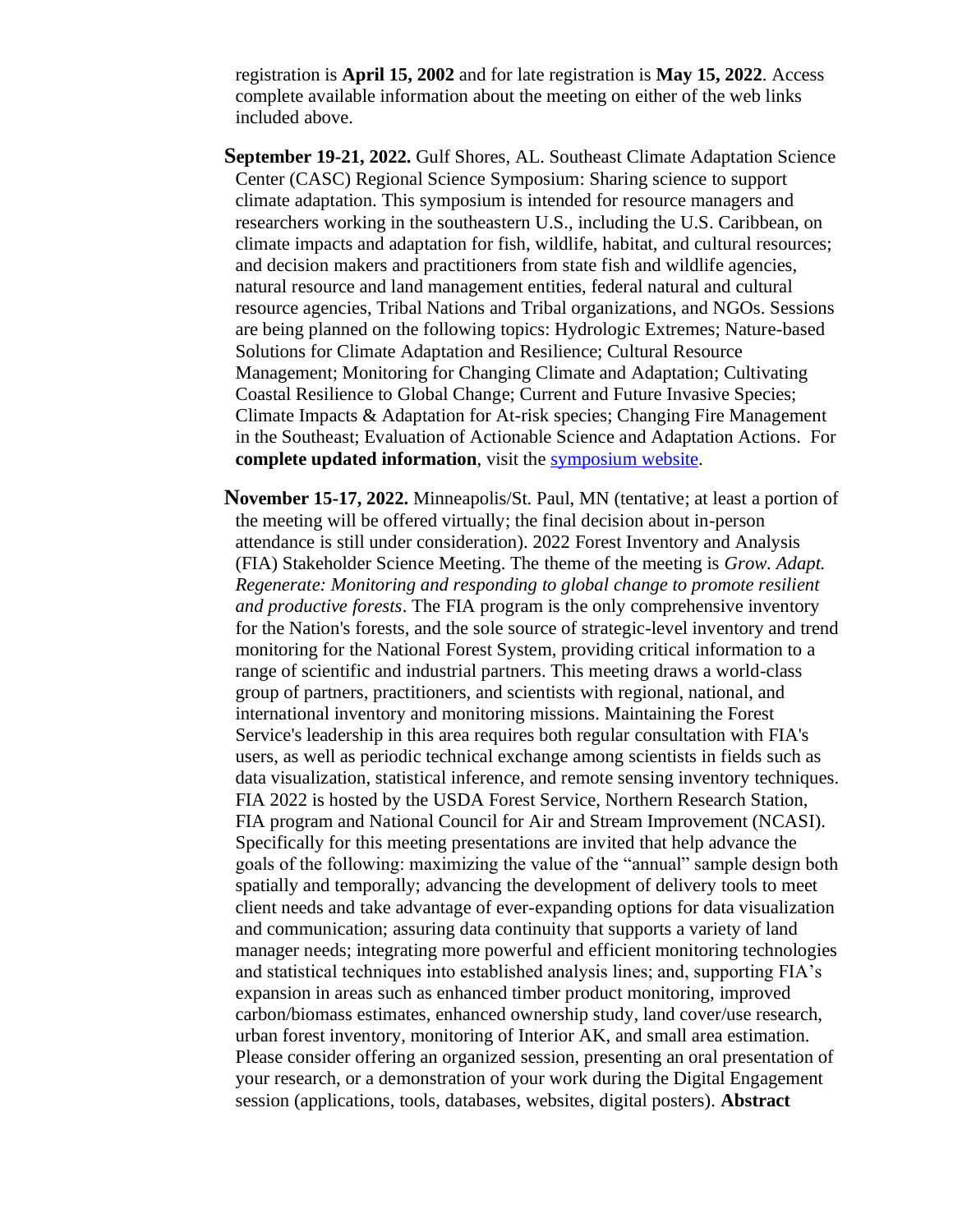**submissions are now open! Publication of Proceedings:** Submitted abstracts will be digitally distributed at the meeting. Meeting presenters are encouraged to further document their contributions by submitting an article to a [special issue in](https://gcc02.safelinks.protection.outlook.com/?url=https%3A%2F%2Fwww.frontiersin.org%2Fresearch-topics%2F31476%2Fmonitoring-and-responding-to-global-change-to-promote-resilient-and-productive-forests-through-innov&data=04%7C01%7C%7Cfa23b9edf225432f3f3908d9effe5696%7Ced5b36e701ee4ebc867ee03cfa0d4697%7C0%7C0%7C637804699356723177%7CUnknown%7CTWFpbGZsb3d8eyJWIjoiMC4wLjAwMDAiLCJQIjoiV2luMzIiLCJBTiI6Ik1haWwiLCJXVCI6Mn0%3D%7C3000&sdata=gRVmtouAvJv9H7QCntmkftzkTN5MqKdK8DGO4SKXSn8%3D&reserved=0)  [Frontiers in Forests and Global Change](https://gcc02.safelinks.protection.outlook.com/?url=https%3A%2F%2Fwww.frontiersin.org%2Fresearch-topics%2F31476%2Fmonitoring-and-responding-to-global-change-to-promote-resilient-and-productive-forests-through-innov&data=04%7C01%7C%7Cfa23b9edf225432f3f3908d9effe5696%7Ced5b36e701ee4ebc867ee03cfa0d4697%7C0%7C0%7C637804699356723177%7CUnknown%7CTWFpbGZsb3d8eyJWIjoiMC4wLjAwMDAiLCJQIjoiV2luMzIiLCJBTiI6Ik1haWwiLCJXVCI6Mn0%3D%7C3000&sdata=gRVmtouAvJv9H7QCntmkftzkTN5MqKdK8DGO4SKXSn8%3D&reserved=0) or an extended abstract for inclusion in a General Technical Report to be published shortly after the conclusion of the meeting. The deadline for the [Special](https://gcc02.safelinks.protection.outlook.com/?url=https%3A%2F%2Fwww.frontiersin.org%2Fresearch-topics%2F31476%2Fmonitoring-and-responding-to-global-change-to-promote-resilient-and-productive-forests-through-innov&data=04%7C01%7C%7Cfa23b9edf225432f3f3908d9effe5696%7Ced5b36e701ee4ebc867ee03cfa0d4697%7C0%7C0%7C637804699356723177%7CUnknown%7CTWFpbGZsb3d8eyJWIjoiMC4wLjAwMDAiLCJQIjoiV2luMzIiLCJBTiI6Ik1haWwiLCJXVCI6Mn0%3D%7C3000&sdata=gRVmtouAvJv9H7QCntmkftzkTN5MqKdK8DGO4SKXSn8%3D&reserved=0) Issue was March 28, 2022. Proposals for an [Organized Session](https://gcc02.safelinks.protection.outlook.com/?url=https%3A%2F%2Fsurvey123.arcgis.com%2Fshare%2F1c0ab2e1f9044a89be6dae4454975fbe&data=04%7C01%7C%7Cfa23b9edf225432f3f3908d9effe5696%7Ced5b36e701ee4ebc867ee03cfa0d4697%7C0%7C0%7C637804699356723177%7CUnknown%7CTWFpbGZsb3d8eyJWIjoiMC4wLjAwMDAiLCJQIjoiV2luMzIiLCJBTiI6Ik1haWwiLCJXVCI6Mn0%3D%7C3000&sdata=p6eJaYKXs129U6i7UWukbt5hn2MRPPg5CIrjO%2BJWn9k%3D&reserved=0) are due **May 6, 2022**. The deadline for an [oral](https://gcc02.safelinks.protection.outlook.com/?url=https%3A%2F%2Fsurvey123.arcgis.com%2Fshare%2Ff6134765fc7046009552325211c10f4a&data=04%7C01%7C%7Cfa23b9edf225432f3f3908d9effe5696%7Ced5b36e701ee4ebc867ee03cfa0d4697%7C0%7C0%7C637804699356723177%7CUnknown%7CTWFpbGZsb3d8eyJWIjoiMC4wLjAwMDAiLCJQIjoiV2luMzIiLCJBTiI6Ik1haWwiLCJXVCI6Mn0%3D%7C3000&sdata=cL6nz3HT1GyGQPJUl%2FBhM1BVd6iZmicF1mRQLjQ%2FryE%3D&reserved=0)  [presentation/demonstration](https://gcc02.safelinks.protection.outlook.com/?url=https%3A%2F%2Fsurvey123.arcgis.com%2Fshare%2Ff6134765fc7046009552325211c10f4a&data=04%7C01%7C%7Cfa23b9edf225432f3f3908d9effe5696%7Ced5b36e701ee4ebc867ee03cfa0d4697%7C0%7C0%7C637804699356723177%7CUnknown%7CTWFpbGZsb3d8eyJWIjoiMC4wLjAwMDAiLCJQIjoiV2luMzIiLCJBTiI6Ik1haWwiLCJXVCI6Mn0%3D%7C3000&sdata=cL6nz3HT1GyGQPJUl%2FBhM1BVd6iZmicF1mRQLjQ%2FryE%3D&reserved=0) abstract is **June 10, 2022**. For more information, please contact the meeting organizers: [fia\\_science@fs.fed.us.](mailto:fia_science@fs.fed.us) Submit an abstract using the links above or by visiting the [symposium website.](https://www.fia.fs.fed.us/sciencestakeholder/index.php)

# **UPCOMING**

### **WEBINARS (Items beginning with \* indicate a new listing or new information)**

#### **\*April 4-8, 2022 at 2:00 p.m. Eastern time. SCIENCEx Wildlife webinar**

**series** (Sponsored by USDA Forest Service Research and Development) The SCIENCEx webinar series brings together scientists and land management experts from across U.S. Forest Service research stations and beyond to explore the latest science and best practices for addressing large natural resource challenges across the country. The webinars are open to all audiences. Join early to secure a spot. Each session will contain three short thematic presentations followed by Q&A and discussion. Recordings of the events will be posted the [SCIENCEx webinar page](https://gcc02.safelinks.protection.outlook.com/?url=https%3A%2F%2Fr20.rs6.net%2Ftn.jsp%3Ff%3D001YZ4ZQbJWR4YHSd5sT33xkofWDAmhJkduX_EvsdV-z-Ur-_-d7gyc5C54rd-6t15QoqRZiz1Qrueq2Q3flb4a1vLm0qi_BiYIfozSNhoc5eyCHQyWZrLgCGCjFq7zF1ZXjkaYk_U6rQud8cIqhyXab694nHgI4h6B1uMMyA9ir1NcsKu8SrieJg%3D%3D%26c%3DMeD1zP8ZmbYACkPGE3rK8B2DtaLQJ3CjtvV1U1JFINrdt4OqWWm6uw%3D%3D%26ch%3Dyy5tTv1J3EaWcbyUWH8R0w_AO3cJSr_VOxwAbNd2KjbtZ2xsX1P0iA%3D%3D&data=04%7C01%7C%7C773ae36b3b784f3f539f08d9931ad55e%7Ced5b36e701ee4ebc867ee03cfa0d4697%7C0%7C0%7C637702565723535266%7CUnknown%7CTWFpbGZsb3d8eyJWIjoiMC4wLjAwMDAiLCJQIjoiV2luMzIiLCJBTiI6Ik1haWwiLCJXVCI6Mn0%3D%7C1000&sdata=%2FZzldPcyFF7kmbZnaVOA%2BXr%2Bdn9nqzd%2FFlD7IxWcu8Q%3D&reserved=0).

#### **CONNECTION INFORMATION**

Zoom

[https://usfs.zoomgov.com/j/16104530612](https://gcc02.safelinks.protection.outlook.com/?url=https%3A%2F%2Fusfs.zoomgov.com%2Fj%2F16104530612&data=04%7C01%7C%7C075c240cde524692de0b08d9aacc71c6%7Ced5b36e701ee4ebc867ee03cfa0d4697%7C0%7C0%7C637728618070238968%7CUnknown%7CTWFpbGZsb3d8eyJWIjoiMC4wLjAwMDAiLCJQIjoiV2luMzIiLCJBTiI6Ik1haWwiLCJXVCI6Mn0%3D%7C3000&sdata=MDIOrZqaH8X1CYs3WqBZPvvXARnt23rKemkzRL23qPk%3D&reserved=0) Meeting ID: 161 0453 0612 Password: USFS1905!

#### **April 4, 2022 at 2:00 p.m. Eastern time. Wildlife: Management Tools**

- Adapting to a changing climate: decision-support tools for co-managing wildlife and livestock on federal rangelands in the Northwest, presented by Anna Maher
- Biodiversity Conservation, Fire Resilience, and Climate Adaptation: Are we kidding ourselves?, presented by Patricia Manley, Kira Hefty, Katherine Zeller, and Nicholas Povak
- Applying the Resist-Accept-Direct (RAD) management framework to wildlife habitat and connectivity, presented by Katherine Zeller

#### **April 5, 2022 at 2:00 p.m. Eastern time. Wildlife: Wildlife in Aquatic Systems**

• Patterns and threats to biological diversity across the United States: Focusing on land use and climate change, presented by Rebecca Flitcroft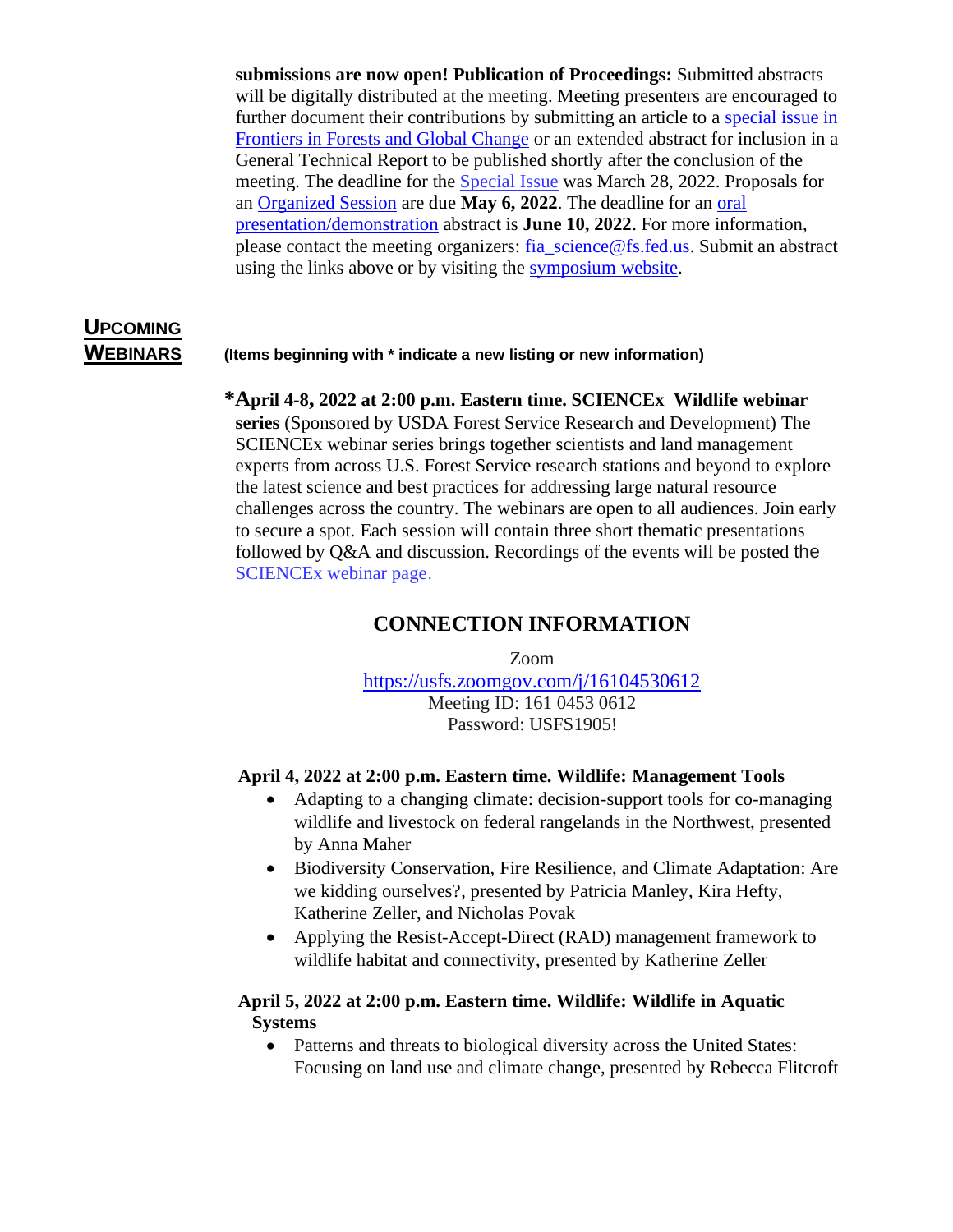- Using the best available science to measure climate change vulnerability and inform management of aquatic species, presented by D. Max Smith, Katey Driscoll, Megan Friggens
- History, habitat, chemistry, climate and catastrophe ingredients in the recipe for fish production in the Appalachians, presented by Andy Dolloff

#### **April 6, 2022 at 2:00 p.m. Eastern time. Wildlife: Wildlife in Wetlands**

- Weather, hydroregime, and breeding effort influence juvenile recruitment of anurans: Implications of climate change, presented by Katie Greenberg
- Changing climate and changing calling phenology of anuran communities, presented by Dan Saenz
- Can climate adaptive silviculture approaches save the moose in Minnesota?, presented by Deahn Donner

### **April 7, 2022 at 2:00 p.m. Eastern time. Wildlife: Pollinators for the Future**

- The lazy lawnmower: A simple way to help native bees, presented by Susannah Lerman
- Pollinator Partners Across Landscapes (Pollinator PALs), presented by Kasten Dumroese, Deanna Williams
- Riparian shrubs, ungulates, and climate through the lens of native bees, presented by Mary Rowland, Sandy DeBano

#### **April 8, 2022 at 2:00 p.m. Eastern time. Wildlife: Focal Species**

- Factors influencing fine-scale space-use by fishers before, during, and after climate-induced tree mortality in the southern Sierra Nevada, presented by Rebecca Green, David Green, Eric McGregor, Kathryn Purcell, Craig Thompson, Kristine Pilgrim, Sam Wasser, Heath Smith, and Jennifer Hartman
- Linking robust spatiotemporal datasets to assess and monitor habitat attributes of a threatened species, presented by Chris Witt
- Mexican spotted owl habitat on tribal and non-tribal lands in the Sacramento Mountains, NM, presented by Serra Hoagland

**\*Webinars offered by the U.S Forest Service Geospatial Technology and Applications Center (GTAC)** include three varieties. The lightning talks (**Lightning Talk**) are very short presentations that will last approximately 15-30 minutes; they will focus on specific geoprocessing tasks and are designed to provide concise and useful information in a very efficient manner. The Awareness Sessions (**Awareness**) are designed to build your knowledge base on the particular topic and enable you to further explore the technology with realistic expectations. The Technical Training Webcasts (**Technical**) are designed to provide you with the technical skills and tools to complete geospatial tasks. The courses are also divided into five categories. The categories are indicated after each web link in the list below as follows: **GIS-Desktop; GIS-Web; GIS-Mobile; Remote Sensing; and Data management**.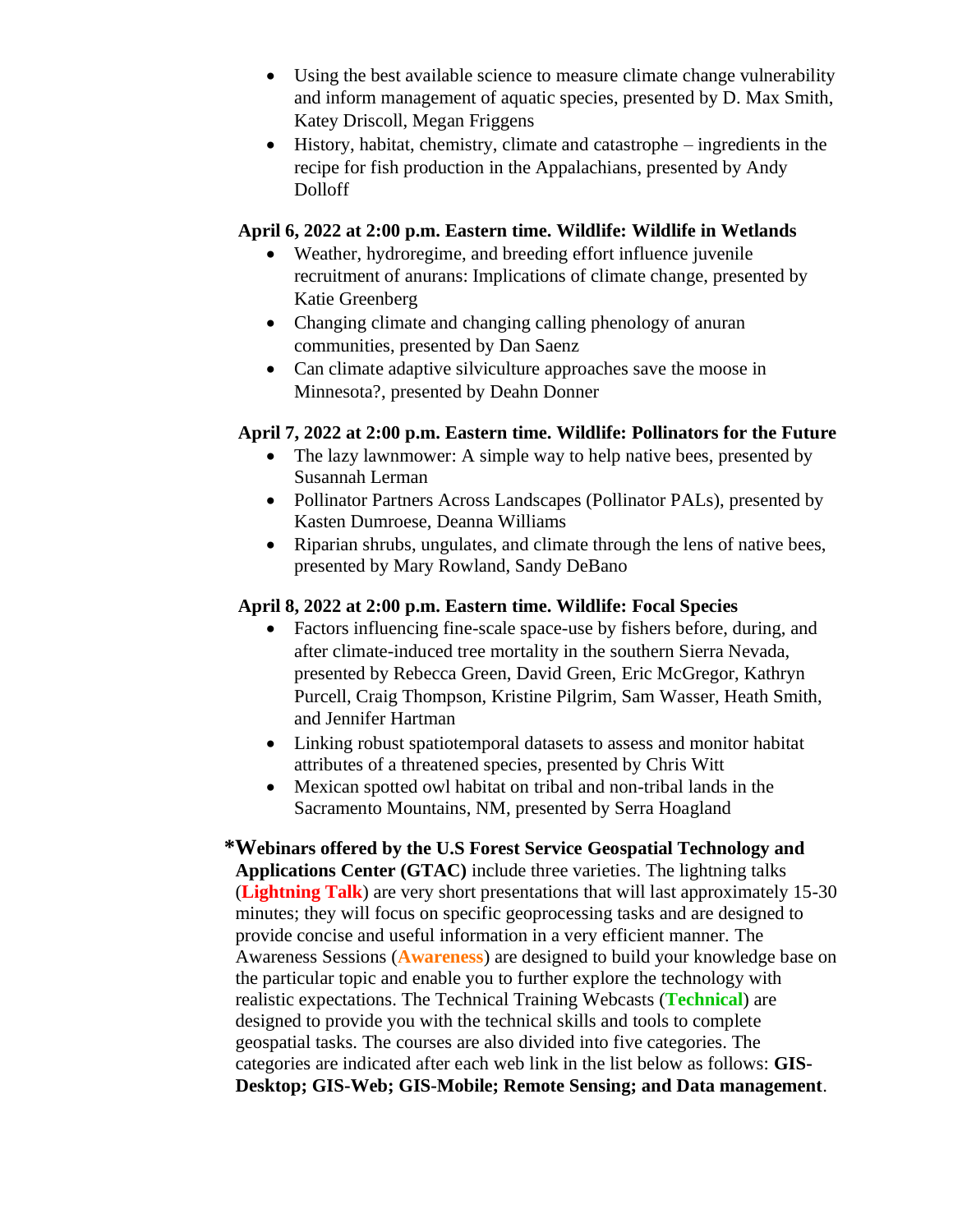**Note: If you don't have access to the Forest Service Intranet, the registration links will not work. Please email what class you want to take to ([SM.FS.geotraining@usda.gov\)](mailto:SM.FS.geotraining@usda.gov) and they will register you manually.**

- **April 12, 2022 at 10:00am – 4:00pm (Mountain Time) Collector and Field Maps – Data collection** (**Technical** - **GIS-Mobile**).
- **April 12, 2022 at 10:00am – 4:00pm (Mountain Time) ArcMap – Editing in SDE** (**Technical** - **GIS-Desktop**) **Forest Service Only** In a multiuser editing environment, SDE is used to centrally store data and user edits without duplicating data. Versioning allows you to avoid the creation of redundant data while maintaining data snapshots and alternate views. In this webinar, you learn the basic concepts and Forest Service workflows of versioning and techniques used to maintain database performance. This course will provide an overview of ArcGIS SDE geodatabases and discuss different methods of editing in a multi-user / SDE environment.
- **April 12, 2022 at 10:00am – 4:00pm (Mountain Time) ArcGIS Pro – Quick Start in GIS** (**Technical** - **GIS-Desktop**) In this Quick Start in GIS students will learn the basics of GIS using ArcGIS Pro. This new version of our Quick Start in GIS utilized the newest GIS software from Esri, ArcGIS Pro. ArcGIS Pro is the eventual replacement for ArcMap and will be the recommended GIS software within the Forest service beginning sometime in 2022. In this webinar, students will watch 2 PowerPoint lectures about using and navigating ArcGIS Pro, followed by 3 exercises to home their skills.
- **April 13, 2022 at 10:00am – 4:00pm (Mountain Time) Lidar in ArcGIS Pro** (**Technical** – **Remote Sensing**).
- **April 13, 2022 at 9:00am – 12:00pm (Mountain Time) ArcGIS Field Maps Web Tools** (**Technical** - **GIS-Mobile**).
- **April 13, 2022 at 10:00am – 4:00pm (Mountain Time). ArcGIS Pro – Geoprocessing** (**Technical** - **GIS-Desktop**).
- **April 13, 2022 at 10:00am – 1:00pm (Mountain Time) Using BARC for BAER Support** (**Awareness** – **Remote Sensing**).
- **April 14, 2022 at 10:00am – 4:00pm (Mountain Time) ArcMap – Spatial Analyst** (**Technical** - **GIS-Desktop**). ArcGIS Spatial Analyst provides a broad range of powerful spatial modeling and analysis capabilities. You can create, query, map, and analyze cell-based raster data; perform integrated raster/vector analysis; derive new information from existing data; query information across multiple data layers; and fully integrate cell-based raster data with traditional vector data sources.
- **April 19, 2022 at 10:00am – 4:00pm (Mountain Time) Survey123 Form Creation An Introduction** (**Technical** - **GIS-Mobile**).
- **April 19, 2022 at 10:00am – 4:00pm (Mountain Time). ArcGIS Pro – Cartographic Tools** (**Technical** - **GIS-Desktop**) Participants will learn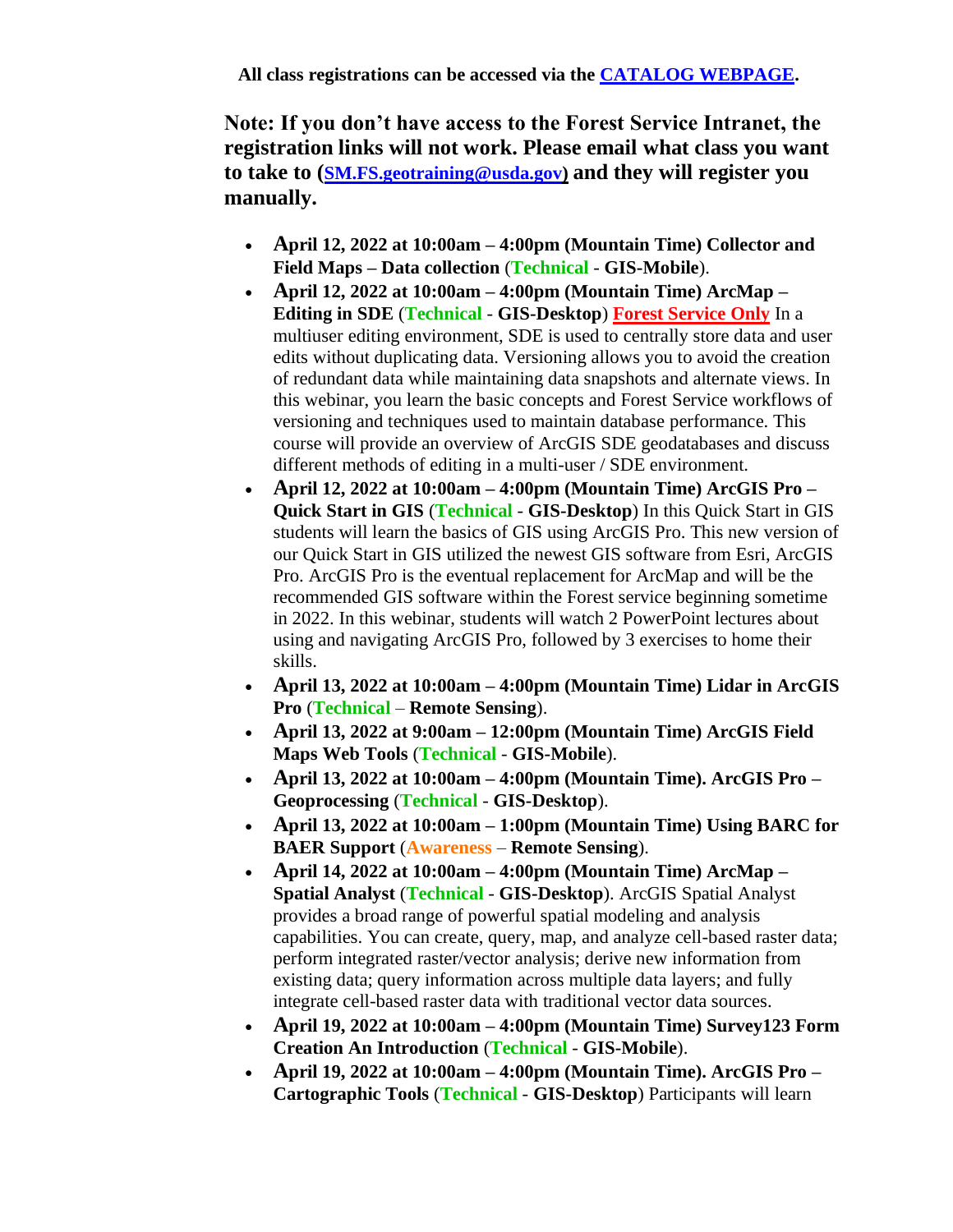how to work with various cartographic related properties in ArcGIS Pro. The course covers how to adjust symbology, work with Layer (.lyrx) files, create labels and annotations, and how to produce a final map product.

- **April 20, 2022 at 10:00am – 4:00pm (Mountain Time) Story maps**  (**Technical** – **GIS-Web**) **Forest Service Only** Story maps have become a go to platform for interactive presentations. Using story maps you can create scrolling stories that capture an audience attention and allow for adding geospatial information as well as pictures, videos, and text. In this 3- or 4-hour course, we will explore how story maps work, what they are best suited for, and how to build one.
- **April 20-21, 2022 at 10:00am – 4:00pm (Mountain Time). ArcMap – Managing Forest Service SDE Geodatabases** (**Technical** - **GIS-Desktop**) **Forest Service Only** This course is intended for unit GIS Coordinators or SDE Managers who are responsible for their ArcSDE Geodatabases.
- **April 21, 2022 at 10:00am – 4:00pm (Mountain Time) Collector and Field Maps – Data collection** (**Technical** - **GIS-Mobile**).
- **April 21, 2022 at 10:00am – 4:00pm (Mountain Time) UAS Image Processing** (**Technical** – **Remote Sensing**). Unmanned aircraft systems (UAS) are useful tools for collecting very high resolution imagery of features and project titles. This one-day workshop will cover how UAS imagery is collected and what products can be created from it. Participants will learn how to use Agisoft Metashape to process UAS imagery to produce orthomosaics, point clouds, and other elevation products.
- **April 26, 2022 at 10:00am – 4:00pm (Mountain Time). ArcGIS Pro – Map Series** (**Technical** - **GIS-Desktop**) Participants will learn how to create and manage map pages using Map Series within ArcGIS Pro. This course covers how to arrange the map base layout needed for Map Series, how to aet up and manage Map Series, and how to export map pages in various formats. Included in the course is an optional lesson on how to create a Map Book product using a Python script.
- **April 27, 2022 at 10:00am – 4:00pm (Mountain Time). ArcGIS Pro – Tables** (**Technical** - **GIS-Desktop**).
- **April 27, 2022 at 10:00am – 12:00pm (Mountain Time) Overview of Historical Aerial Photography** (**Awareness** – **Remote Sensing**).
- **April 27, 2022 at 10:00am – 1:00pm (Mountain Time) Understanding and Using MTBS Data** (**Awareness** – **Remote Sensing**).
- **April 27, 2022 at 10:00am – 4:00pm (Mountain Time) Collector and Field Maps – Data collection** (**Technical** - **GIS-Mobile**).
- **April 28, 2022 at 10:00am – 4:00pm (Mountain Time). ArcGIS Pro – Editing** (**Technical** - **GIS-Desktop**). This class demonstrates editing environment in ArcGIS Pro. You will learn about editing attribute data, performing spatial edits, and creating new data (digitizing). The hands-on exercises teach basic editing functionality.
- **May 3, 2022 at 10:00am – 4:00pm (Mountain Time). Introduction to WebGIS using ArcGIS Online** (**Technical** – **GIS-Web**) **Forest Service Only** This course covers the basics of using ArcGIS Online (AGOL).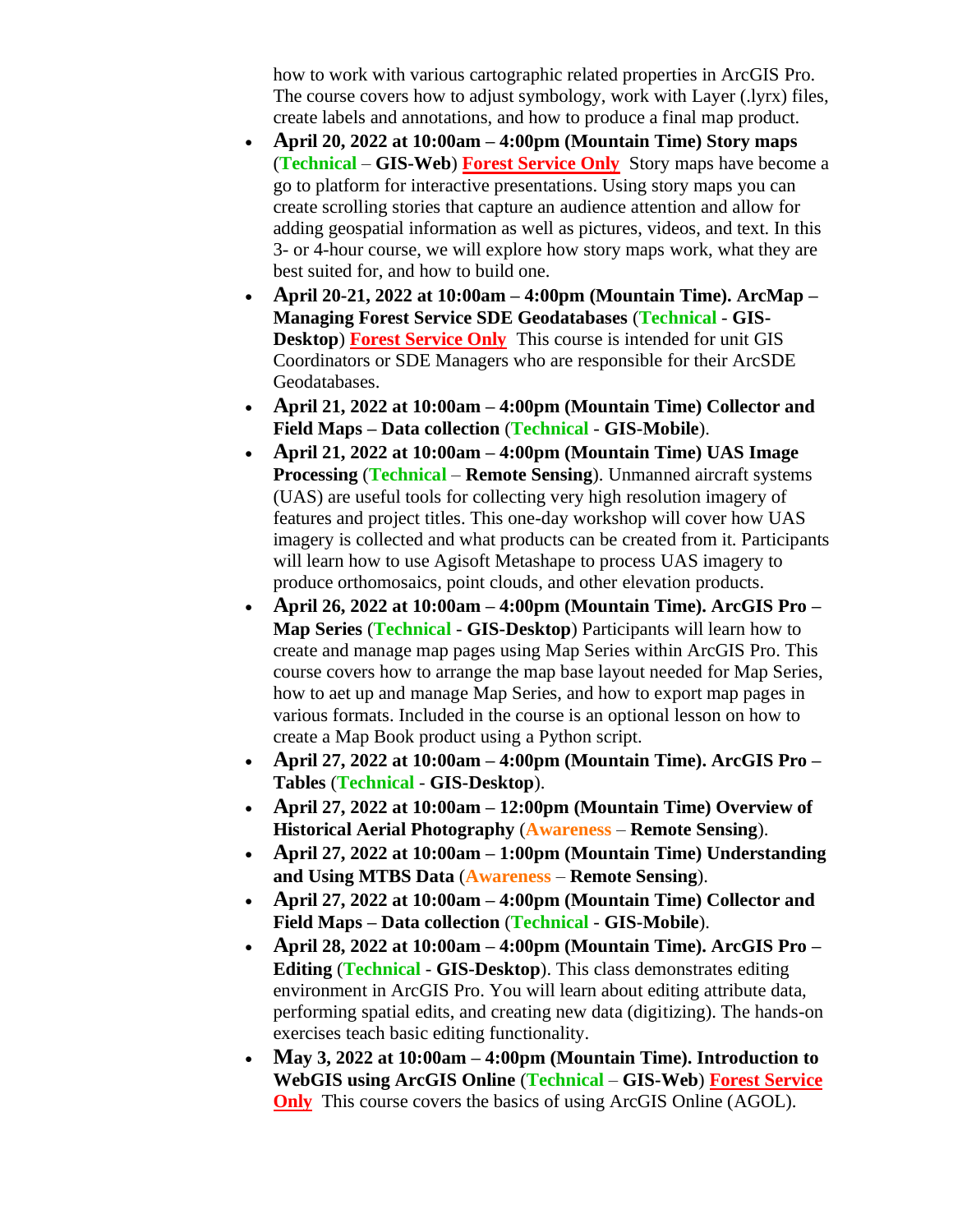Students will learn how to make a map in AGOL, how to work in groups, what roles are, and then how to take a map offline to use in the mobile app ArcGIS Collector. Finally, we will create a web app to view our completed web map.

- **May 4, 2022 at 10:00am – 4:00pm (Mountain Time). ArcGIS Pro – Geoprocessing** (**Technical** - **GIS-Desktop**) This course was designed to cover the standard geoprocessing tools contained within the Analysis Toolbox in ArcGIS Pro. The Analysis toolbox has five toolsets: Extract, Overlay, Proximity and Statistics. Students will also learn about new geoprocessing capabilities / tools found within ArcGIS Pro, that were not available in ArcMap.
- **May 4, 2022 at 10:00am – 4:00pm (Mountain Time). Pix4Dmapper**  (**Technical** – **Remote Sensing**).
- **May 4, 2022 at 10:00am – 1:00pm (Mountain Time) Understanding and Using RAVG Data** (**Awareness** – **Remote Sensing**).
- **May 5, 2022 at 10:00am – 4:00pm (Mountain Time) Collector and Field Maps – Data collection** (**Technical** - **GIS-Mobile**).
- **May 10, 2022 at 10:00am – 4:00pm (Mountain Time) Survey123 Form Creation An Introduction** (**Technical** - **GIS-Mobile**).
- **May 11, 2022 at 10:00am – 12:30pm (Mountain Time). Forest Service Geospatial Resources** (**Awareness** – **Data Management**). **Forest Service Only** This class is a broad overview of the GIS resources available in the Forest Service. It is not a class on how to use specific software.
- **May 11, 2022 at 10:00am – 4:00pm (Mountain Time) Collector and Field Maps – Data collection** (**Technical** - **GIS-Mobile**).
- **May 11, 2022 at 10:00am – 4:00pm (Mountain Time) ArcGIS Pro – Quick Start in GIS** (**Technical** - **GIS-Desktop**) In this Quick Start in GIS students will learn the basics of GIS using ArcGIS Pro. This new version of our Quick Start in GIS utilized the newest GIS software from Esri, ArcGIS Pro. ArcGIS Pro is the eventual replacement for ArcMap and will be the recommended GIS software within the Forest service beginning sometime in 2022. In this webinar, students will watch 2 PowerPoint lectures about using and navigating ArcGIS Pro, followed by 3 exercises to hone their skills.
- **May 12, 2022 at 10:00am – 4:00pm (Mountain Time). ArcGIS Field Maps Web Tools** (**Technical** - **GIS-Mobile**).
- **May 17, 2022 at 10:00am – 11:00am (Mountain Time). ArcGIS Online Dashboard App Awareness Talk** (**Awareness** – **GIS-Web**) A dashboard is a view of geographic information that helps you monitor events or activities. Dashboards are designed to display multiple visualizations that work together on a single screen. They offer a comprehensive and engaging view of your data to provide key insight for at-a-glance decision making.
- **May 17, 2022 at 10:00am – 4:00pm (Mountain Time) Collector and Field Maps – Data collection** (**Technical** - **GIS-Mobile**).
- **May 18, 2022 at 10:00am – 4:00pm (Mountain Time). Intermediate Web GIS using ArcGIS Online** (**Technical** – **GIS-Web**) **Forest Service Only**.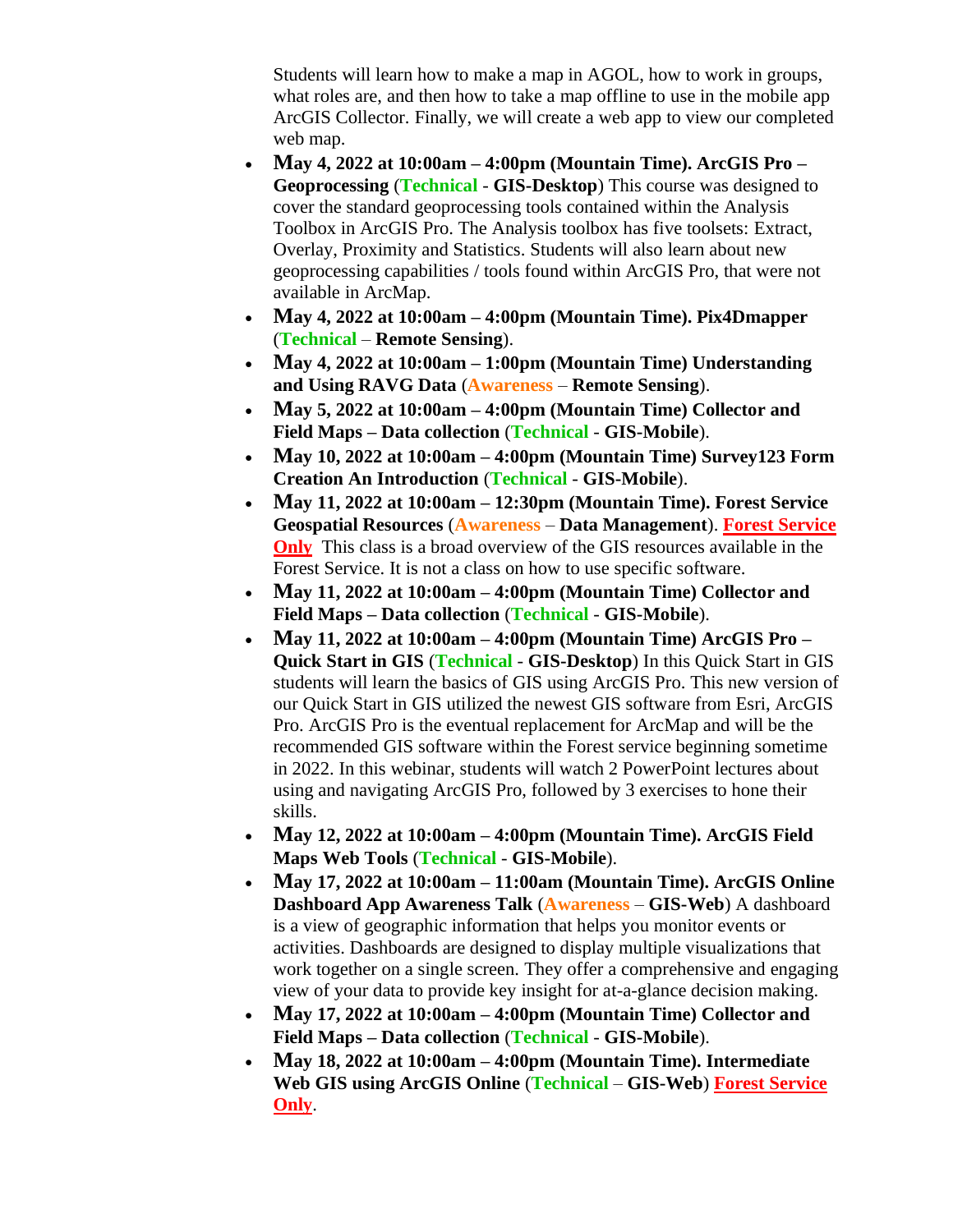- **May 18, 2022 at 10:00am – 4:00pm (Mountain Time) ArcMap – Using Citrix for GIS Projects** (**Technical** - **GIS-Desktop**) Participants will learn how to use GIS data to analyze a vegetation project proposal and prepare information for a NEPA analysis. Students will use the Forest Service Data Center and Citrix programs that allow for inter-discipline collaboration, and provides a central repository for all the project data. This course covers the process of finding, creating, managing, and analyzing GIS data in order to prepare outputs for NEPA specialist reports.
- **May 19, 2022 at 10:00am – 4:00pm (Mountain Time). ArcGIS – 3D Analyst** (**Technical** - **GIS-Desktop**) This course seeks to highlight the 3D capabilities and functions available in ArcGIS Pro. Students will learn how to navigate and display data within a local 3D scene. Students will also learn how to extrude 2D features into 3D features, configure illumination settings, utilize exploratory 3D analysis tools, and run geoprocessing tools from the 3D Analyst Toolbox.
- **May 24, 2022 at 10:00am – 4:00pm (Mountain Time). ArcGIS Pro – Map Series** (**Technical** - **GIS-Desktop**) Participants will learn how to create and manage map pages using Map Series within ArcGIS Pro. This course covers how to arrange the map base layout needed for Map Series, how to aet up and manage Map Series, and how to export map pages in various formats. Included in the course is an optional lesson on how to create a Map Book product using a Python script.
- **May 25, 2022 at 10:00am – 4:00pm (Mountain Time). ArcGIS Pro – Editing** (**Technical** - **GIS-Desktop**). This class demonstrates editing environment in ArcGIS Pro. You will learn about editing attribute data, performing spatial edits, and creating new data (digitizing). The hands-on exercises teach basic editing functionality.

Webinars and other information about **Citizen Science and the U.S. Forest Service** are posted on the [Citizen Science web site.](https://www.fs.fed.us/working-with-us/citizen-science) Visit the web site for more information.

Webinars and other information from **U.S. Forest Service, Southern Research Station, Science in Practice** are posted on the [Science in Practice](https://www.srs.fs.usda.gov/webinars/science-in-practice/) [\(https://www.srs.fs.usda.gov/webinars/science-in-practice/\)](https://www.srs.fs.usda.gov/webinars/science-in-practice/) website. These 30 minute webinars focus on practical takeaways for land managers. Visit the web site for more information. The web address can be copied into your browser.

## **PUBLICATIONS OF INTEREST**

1. **Breshears, D.D.; Fontaine, J.B; Ruthrof, K.X.; Field, J.P.; Feng, X.; Burger, J.R.; Law, D.J.; Kala, J.; St. J. Hardy, G.E.** 2021. [Underappreciated plant vulnerabilities to heat waves.](https://nph.onlinelibrary.wiley.com/doi/10.1111/nph.17348) New Phytologist. https://nph.onlinelibrary.wiley.com/doi/10.1111/nph.17348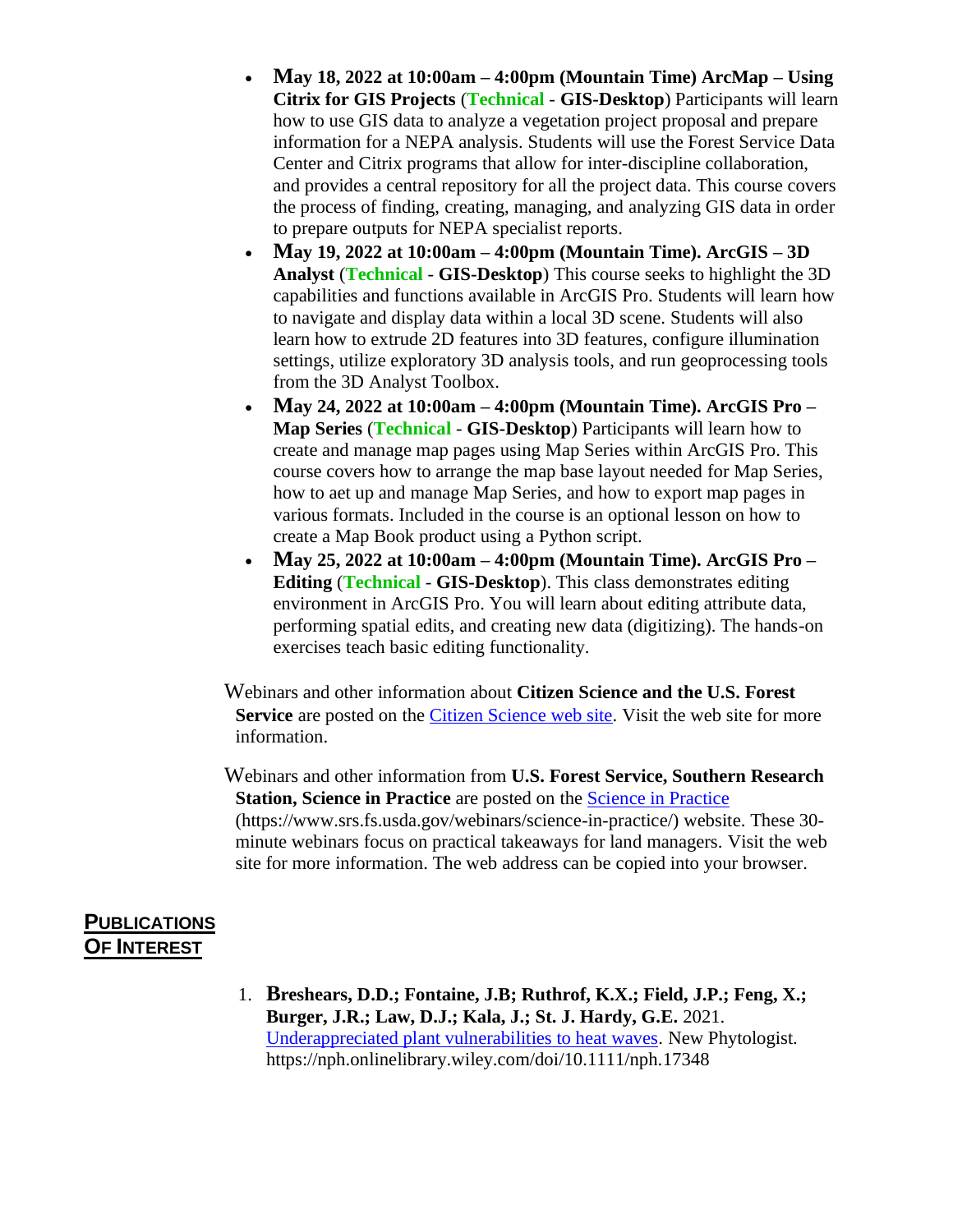- 2. **Davis, G.A.; Lowrey, L.; Eckberg, T.; Hicke, J.A.; Smirnova, E.** 2022. [Characterizing balsam woolly adelgid infestations and associated tree](https://doi.org/10.1093/jofore/fvac007)  [mortality in Idaho.](https://doi.org/10.1093/jofore/fvac007) Journal of Forestry. https://doi.org/10.1093/jofore/fvac007
- 3. **Hudgins, E.J.; Koch, F.H.**; **Ambrose, M.J.**; **Leung, B.** 2022. [Hotspots of](http://doi.org/10.1111/1365-2664.14141)  [pest-induced US urban tree death, 2020-2050.](http://doi.org/10.1111/1365-2664.14141) Journal of Applied Ecology. <https://doi.org/10.1111/1365-2664.14141>
- 4. **Mack, E.; Lilija, R.; Claggett, S.; Sun, G.; Caldwell, P.** 2022. [Forests to](https://doi.org/10.2737/WO-GTR-99)  [faucets 2.0: connecting forests, water, and communities.](https://doi.org/10.2737/WO-GTR-99) Gen. Tech. Rep. WO-99. Washington D.C.: U.S. Department of Agriculture, Forest Service, Washington Office. 32 p.
- 5. **USDA Forest Service, State & Private Forestry.** 2022. [Western pine](https://www.fs.fed.us/foresthealth/docs/fidls/FIDL-01-WesternPineBeetle.pdf)  [beetle.](https://www.fs.fed.us/foresthealth/docs/fidls/FIDL-01-WesternPineBeetle.pdf) FS-1192. Revision of Forest Insect and Disease Leaflet (FIDL) 1 written by C.J. DeMars and B.H. Roettgering, 1982.

# **Job Opportunities**

**The U.S. Forest Service, State & Private Forestry, Southwestern Region, Forest Health Protection** is currently advertising for two (2) permanent fulltime Biological Scientist (GS-0401-11) positions; one located in Albuquerque, NM and one located in Flagstaff, AZ. The incumbent performs aerial forest insect and disease (FID) detection surveys, manipulates geographic information system (GIS) map bases, and edits, maintains, and assists with the reporting of aerial survey GIS data. Please see the **full announcement** on USAJobs for more information. **The open and closings dates are 04/04/2022 to 04/08/2022.** *USDA is an Equal Employment Opportunity Employer*

**The USDA Forest Service, R5-Pacific Southwest Region, State & Private Forestry** is outreaching for both a 120-day detail/temporary promotion and permanent full-time GS-0414-11/12 Forest Entomologist. The effective date for the 120-day detail/temporary promotion is anticipated to begin early May 2022. Responses to the outreach notice will be used to determine how the permanent vacancy announcement will be advertised, such as grade level(s) or whether the announcement will be open to non-federal applicants. Position Duties: The primary purpose of this position is to serve as Staff Entomologist for Federal and Tribal lands in Southern California. The incumbent works as a team member to conduct all aspects of a complex forest health protection program including detection and monitoring of pests, forest surveys and evaluations of pest conditions, recommendations for pest prevention, management and suppression, and coordination with land managers and researchers to ensure that forest health issues are appropriately addressed in plans, strategies, and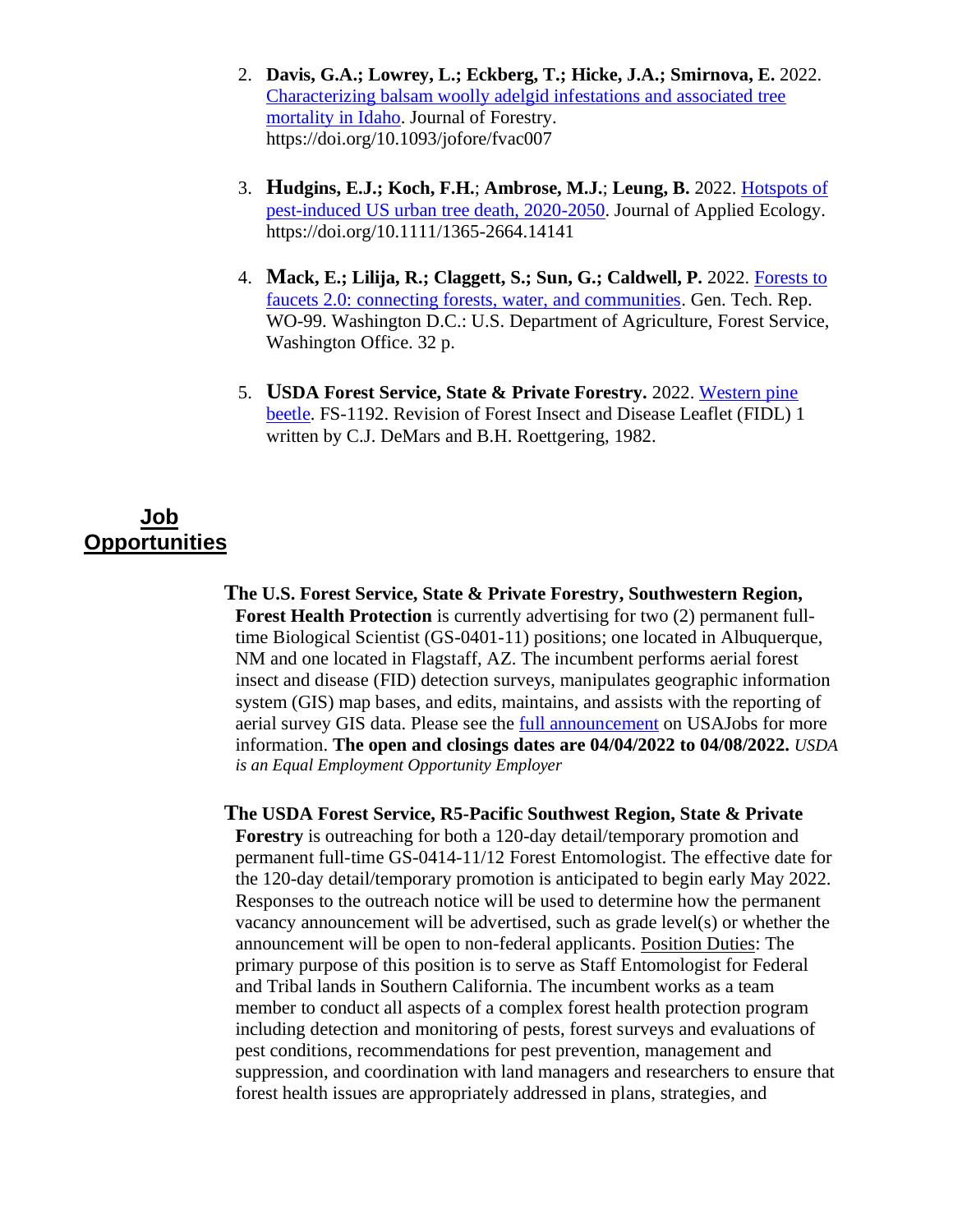operations on federal lands. Professional knowledge of entomology, forest health, forest management and forest survey techniques are required to solve problems involving a wide scope of biological and environmental variables. The position also develops and maintains close liaison relationship with National Forest staff, state agency partners, tribal partners, and university colleagues to achieve mutually acceptable objectives, develop integrated strategic approaches for problem resolution, assess and craft policy and guidance, connect diverse funding and incentive opportunities, and coordinate project implementation across all lands with interested parties. Interested applicants should complete the Outreach form (attached to this Update as Attachment 1) and if interested in the temp promotion/detail, include a resume and send by e-mail to Stacy Hishinuma [stacy.hishinuma@usda.gov](mailto:stacy.hishinuma@usda.gov) by **April 15, 2022**. Please indicate your interest in the 120-day detail/temp promotion, permanent position, or both. You may direct questions to Stacy Hishinuma, US Forest Service, Pacific Southwest Region, Phone: (909) 361-0241, Email: [stacy.hishinuma@usda.gov.](mailto:stacy.hishinuma@usda.gov) *USDA is an Equal Employment Opportunity Employer*

**The U.S. Forest Service, Southern Research Station** is currently conducting outreach for a Research Ecologist, GS-0408-12/13. The Eastern Forest Environmental Threat Assessment Center (EFETAC) Research Unit (SRS-4854) plans to advertise a position for a permanent, full-time Research Landscape Ecologist, with the duty station in Asheville, NC. The successful applicant will join the highly innovative and productive EFETAC staff in Asheville and will report to the EFETAC Director. The mission of EFETAC is to generate knowledge and tools needed to anticipate and respond to environmental threats. The most serious threats to forests and the benefits they provide inevitably involve complex factors interacting across multiple spatial and temporal scales. The Center's challenge is to maintain a comprehensive and integrated research program to tackle these complex issues, while delivering knowledge to forest landowners, managers, decision-makers, scientists, and other interested audiences in timely, useful, and user-friendly manners. EFETAC operates as a part of the Southern Research Station's Center for Forest Assessment and Synthesis. More information about EFETAC's research, cooperators, and personnel can be found at [the EFETAC website.](https://forestthreats.org/) Primary Duties: The scientist will develop studies consistent with the mission of the Research Unit at national, regional, and landscape scales, with particular emphasis on the southeastern US. The scientist will work with other researchers in the Unit and the rest of the Southern Research Station, National Forest System, and collaborators in the academic community, state and federal agencies, tribes, forest industry, and nongovernmental organizations to develop appropriate research initiatives for new work in Southern ecosystems. The scientist's research will focus on broad scale conservation, forest planning, and leading collaborative landscape planning through decision support and geospatial technologies. These goals will require developing novel research to understand landscape patterns and how they are affected by natural and anthropogenic processes, synthesizing research from multiple disciplines to model the effects of various management practices and natural and anthropogenic disturbances across space and time, and developing decision-support tools for managers and policy makers. The scientist will develop studies of spatial and temporal patterns of forests, ecosystem services,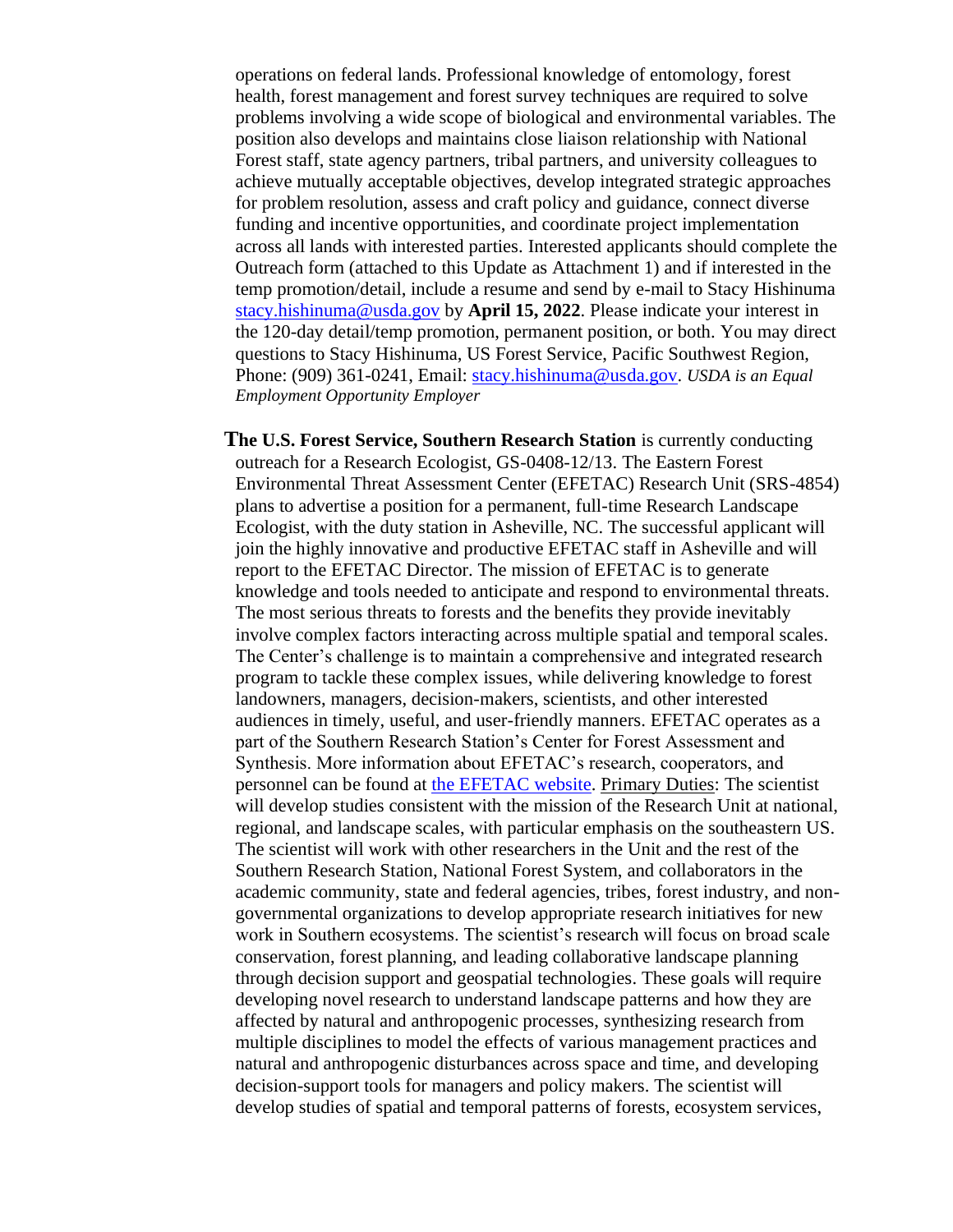wildlife, and multiple threats to these resources across large landscapes and use existing techniques and models at various landscape and ecosystem management-relevant scales. The scientist will also develop new modeling approaches to study existing patterns and project future patterns. The scientist's research will incorporate ecosystem management, natural forest succession, and various disturbances including fire, invasive species, and climate change to develop landscape models of forest change as well as species, habitat, and forest restoration. The scientist will develop a collaborative research program that addresses the needs of land managers and conservation partners. A key component of the scientist's research program will include providing information and models that help land managers plan ecosystem management and restoration across multiple spatial and temporal scales. The scientist should be comfortable working in a highly collaborative environment and engaging in science-management integration with partners. They should also be able to use state-of-the-art tools such as GIS, remote sensing, spatial statistics, spatial modeling, decision science tools, and big-data approaches to achieve these objectives as well as a strong foundation in forest ecology and management. **Current U.S. Citizenship is required for employment in this position with the USDA Forest Service.** The purpose of this outreach notification is to determine the potential applicant pool that may be interested in the position. If you wish, please include a brief narrative, or resume, describing your experience and/or qualifications for the position. Those interested will be notified of the announcement with duties, qualifications required, and application instructions. Please complete the Outreach Response Form (attached to this Update as Attachment 2) and submit to [ge.sun@usda.gov](mailto:ge.sun@usda.gov) by **April 25, 2022**. You may also respond directly within the [outreach database.](https://gcc02.safelinks.protection.outlook.com/?url=https%3A%2F%2Ffsoutreach.gdcii.com%2F%3Fid%3DA5E2A5833C0A475F9B5D2D9E0A736ABA&data=04%7C01%7C%7Cf76d7feb2ae04fcf914108da0e77a59c%7Ced5b36e701ee4ebc867ee03cfa0d4697%7C0%7C0%7C637838204587984528%7CUnknown%7CTWFpbGZsb3d8eyJWIjoiMC4wLjAwMDAiLCJQIjoiV2luMzIiLCJBTiI6Ik1haWwiLCJXVCI6Mn0%3D%7C3000&sdata=GnyhSwCwxSHRq4drUXnLim6cWsoXP2H1gnQ%2FFIxx5vw%3D&reserved=0) Once the position is advertised, all responders who provide an email address will receive the link to

this position at [USAJobs.](http://www.usajobs.gov/)

The United States Department of Agriculture (USDA) prohibits discrimination in all of its programs and activities on the basis of race, color, national origin, age, disability, and where applicable, sex, marital status, familial status, parental status, religion, sexual orientation, genetic information, political beliefs, reprisal, or because all or part of an individual's income is derived from any public assistance program. (Not all prohibited bases apply to all programs.) Persons with disabilities who require alternative means for communication of program information (Braille, large print, audiotape, etc.) should contact USDA's Target Center at (202) 720-2600 (voice and TDD). To file a complaint of discrimination, write USDA Director, Office of Civil Rights, 1400 Independence Avenue, S.W., Washington DC 20250-9410 or call (800) 795-3272 (voice) or (202) 720-6382 (TDD). USDA IS AN EQUAL OPPORTUNITY PROVIDER AND EMPLOYER. REASONABLE ACCOMMODATION: The USDA Forest Service provides reasonable accommodations to applicants with disabilities. If you need a reasonable accommodation for any part of the application and hiring process, please contact the point of contact listed above. The decision on granting reasonable accommodation will be made on a case-by-case basis.

#### **The U.S. Forest Service, Rocky Mountain Research Station,** [Forest and](http://www.fs.fed.us/rm/forest-woodland/)  [Woodlands Ecosystems \(FEW\) Science Program](http://www.fs.fed.us/rm/forest-woodland/) is currently conducting outreach for a Research Geneticist, GS-0440-11/12 position to be located in Moscow, ID. Major duties: The scientist will discover, develop, and deliver scientific knowledge and innovative technologies to sustain and enhance the health and productivity of western forest and woodland ecosystems. The science

will support the themes of (a) discovering tree and population response to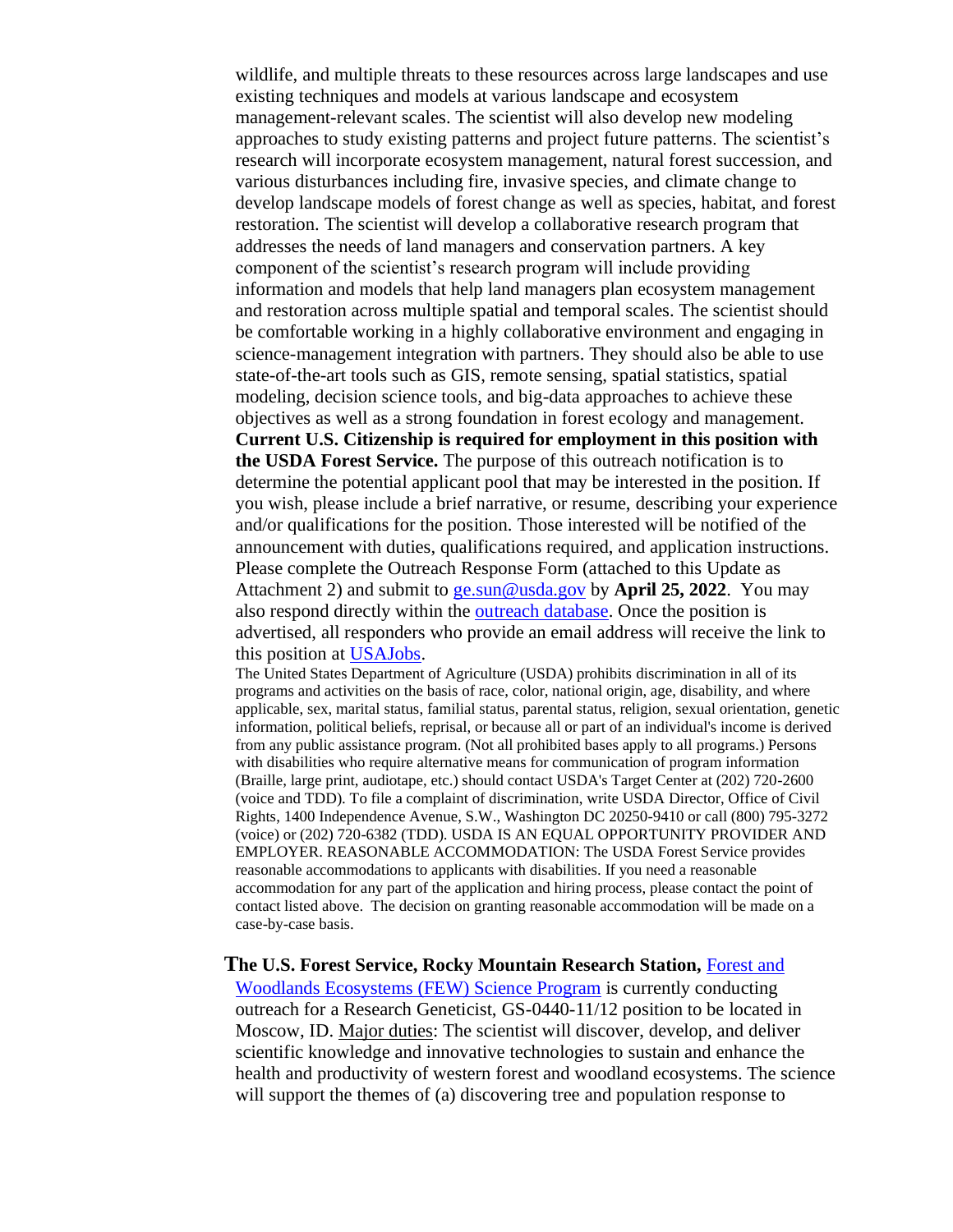disturbance; (b) building resistance and resilience to disturbance; and (c) adaptation to climate change. The scientist will develop and implement studies, conduct research, and transfer knowledge gained from studies to a local, regional, and international audiences through publications, field tours, and presentations. If you are interested in this opportunity, please complete the Outreach Response Form (attached to this Update as Attachment 3) and submit to Alison Hill [\(alison.hill@usda.gov\)](mailto:alison.hill@usda.gov) by **April 30, 2022**. The United States Department of Agriculture (USDA) prohibits discrimination in all of its programs and activities on the basis of race, color, national origin, age, disability, and where applicable, sex, marital status, familial status, parental status, religion, sexual orientation, genetic information, political beliefs, reprisal, or because all or part of an individual's income is derived from any public assistance program. (Not all prohibited bases apply to all programs.) Persons with disabilities who require alternative means for communication of program information (Braille, large print, audiotape, etc.) should contact USDA's Target Center at (202) 720-2600 (voice and TDD). To file a complaint of discrimination, write USDA Director, Office of Civil Rights, 1400 Independence Avenue, S.W., Washington DC 20250-9410 or call (800) 795-3272 (voice) or (202) 720-6382 (TDD). USDA IS AN EQUAL OPPORTUNITY PROVIDER AND EMPLOYER. REASONABLE ACCOMMODATION: The USDA Forest Service provides

reasonable accommodations to applicants with disabilities. If you need a reasonable accommodation for any part of the application and hiring process, please contact the point of contact listed above. The decision on granting reasonable accommodation will be made on a case-by-case basis.

**The U.S. Forest Service, State & Private Forestry, Eastern Region, Durham Field Office** is currently conducting outreach for a Remote Sensing Program Lead, GS-0101-12; GS-0401-11/12 or GS-1301-12 position to be located in Durham, NH. This outreach is an early alert to inform potential applicants that the USDA Forest Service, Region 9, State and Private Forestry will soon be advertising a permanent, full-time Remote Sensing Program Leader. The position is located at the Durham Field Office in Durham, NH. If you are interested in this position please respond, since the responses to this outreach notice will help managers decide how to advertise this position. This position is a Remote Sensing Program Lead for the Forest Health Group at the Durham Field Office. The primary purpose of the position is to provide specialized and professional guidance, leadership, coordination, and program direction. This position is considered a subject matter expert and technical advisor to promote and facilitate the use of remote sensing data which is primarily obtained from satellite or aircraft sensors, including digital imagery and LiDAR to document forest health events in the northeastern United States. This individual in this position will serve as a member of a group of entomologists, pathologists, foresters, biologists, and a botanist that reports to the Forest Health Group Leader. The person will also work with the Regional Forest Health Monitoring Coordinator to incorporate forest health data collected at different scales into the Forest Health Monitoring Program. The Durham Field Office is one of three Field Offices of the [Region 9 State and Private Forestry Program.](https://www.fs.usda.gov/main/r9/communityforests) The field office delivers both forest health and forest management programs (stewardship, watershed, urban/community forestry) to the six New England states and New York. The Forest Health staff also provides assistance to two National Forests, and other federal sites managed by the National Park Service, Department of Defense, and the US Fish and Wildlife Service. The Forest Health staff also provides service to several Tribal Nations in the region. To express interest in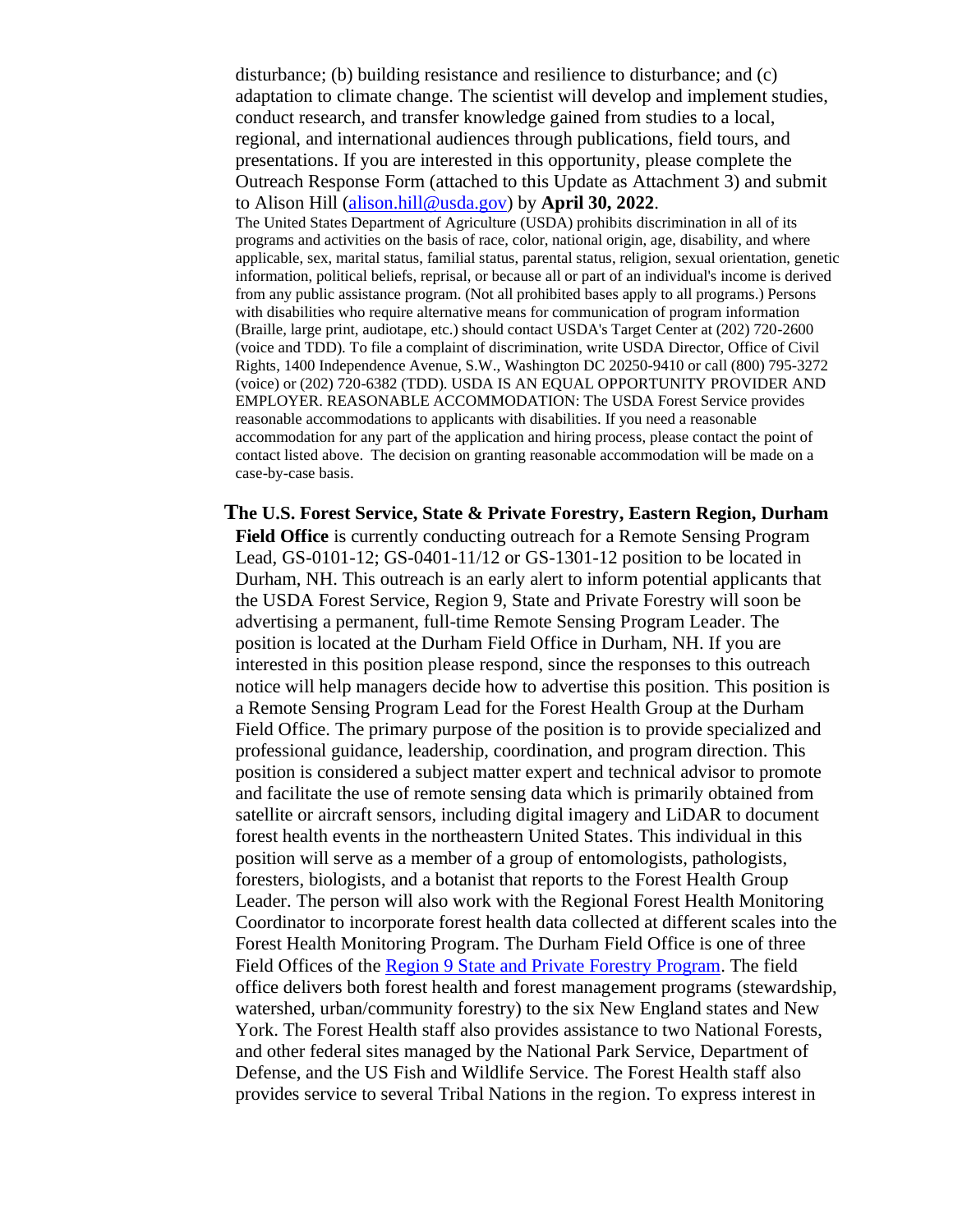this position please respond either directly through the [Forest Service](https://fsoutreach.gdcii.com/)  [Employment Outreach System](https://fsoutreach.gdcii.com/) or Contact Michael Bohne, [michael.bohne@usda.gov;](mailto:michael.bohne@usda.gov) 802-238-7516. The close date is **April 30, 2022**. When this job is announced the vacancy announcement for this position will be posted on the U.S. Government's official website for employment opportunities at [USAJobs.](http://www.usajobs.gov/) Once the announcement is posted, all who responded to the outreach notice will be contacted by email to let you know the vacancy announcement number so individuals who are interested in this position can submit their applications. *USDA is an Equal Employment Opportunity Employer*

# **FOR MORE FHM INFORMATION**

**Visit the** FHM **[homepage](https://www.fs.fed.us/foresthealth/protecting-forest/forest-health-monitoring/index.shtml) and [Forest Health Assessment and Applied Sciences](https://www.fs.fed.us/foresthealth/applied-sciences/index.shtml)** or access both via the **[USDA Forest Service homepage.](https://www.fs.fed.us/) Also visit** the **[Eastern](https://forestthreats.org/)  [Forest Environmental Threat Assessment Center](https://forestthreats.org/)** (EFETAC) and the **[Western Wildland Environmental Threat Assessment Center](https://www.fs.fed.us/wwetac/)** (WWETAC) direct link or via the Pacific Northwest Research Station **[here.](https://www.fs.usda.gov/pnw/program/western-wildland-environmental-threat-assessment-center)**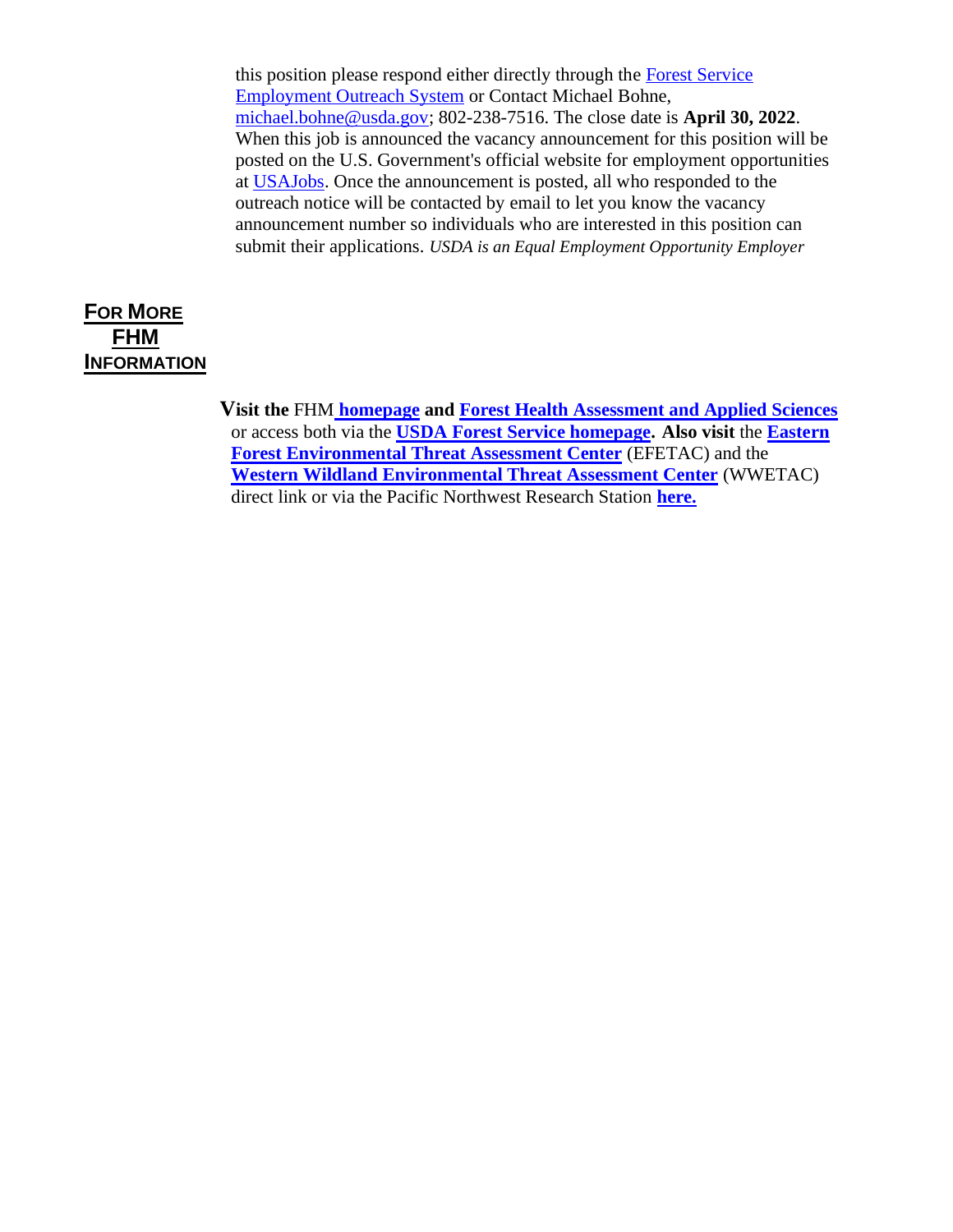Attachment 1

#### **OUTREACH REPLY FORM GS 0414-11/12 Forest Entomologist Please respond by April 15, 2022**

#### **Pacific Southwest Region San Bernardino National Forest**

**Please return this form to: Stacy Hishinuma at [stacy.hishinuma@usda.gov](mailto:stacy.hishinuma@usda.gov)**

| Agency Employed With: ______ USFS ______ BLM _______ OTHER: ___________________                                                                     |                                               |  |  |
|-----------------------------------------------------------------------------------------------------------------------------------------------------|-----------------------------------------------|--|--|
| Type of Appointment: _________ PERMANENT ______ TEMPORARY ______ TERM                                                                               |                                               |  |  |
|                                                                                                                                                     | _______ VRA      ______ PWD      ______ OTHER |  |  |
|                                                                                                                                                     |                                               |  |  |
|                                                                                                                                                     |                                               |  |  |
|                                                                                                                                                     |                                               |  |  |
| Where did you hear about this vacancy/outreach? ________________________________                                                                    |                                               |  |  |
| If not a current permanent (Career or Career Conditional) employee, are you eligible to be hired under<br>any of the following special authorities? |                                               |  |  |
| ___ Person with Disabilities                                                                                                                        |                                               |  |  |
| ___ Disabled Veteran with 30% Compensable Disability                                                                                                |                                               |  |  |
|                                                                                                                                                     |                                               |  |  |

\_\_\_\_ Veterans Employment Opportunities Act of 1998

\_\_\_\_ Former Peace Corps Volunteer

\_\_\_\_ Veterans Recruitment Act

- Pathways Students and Recent Graduates
- \_\_\_\_ Other: \_\_\_\_\_\_\_\_\_\_\_\_\_\_\_\_\_\_\_\_\_\_\_\_\_\_\_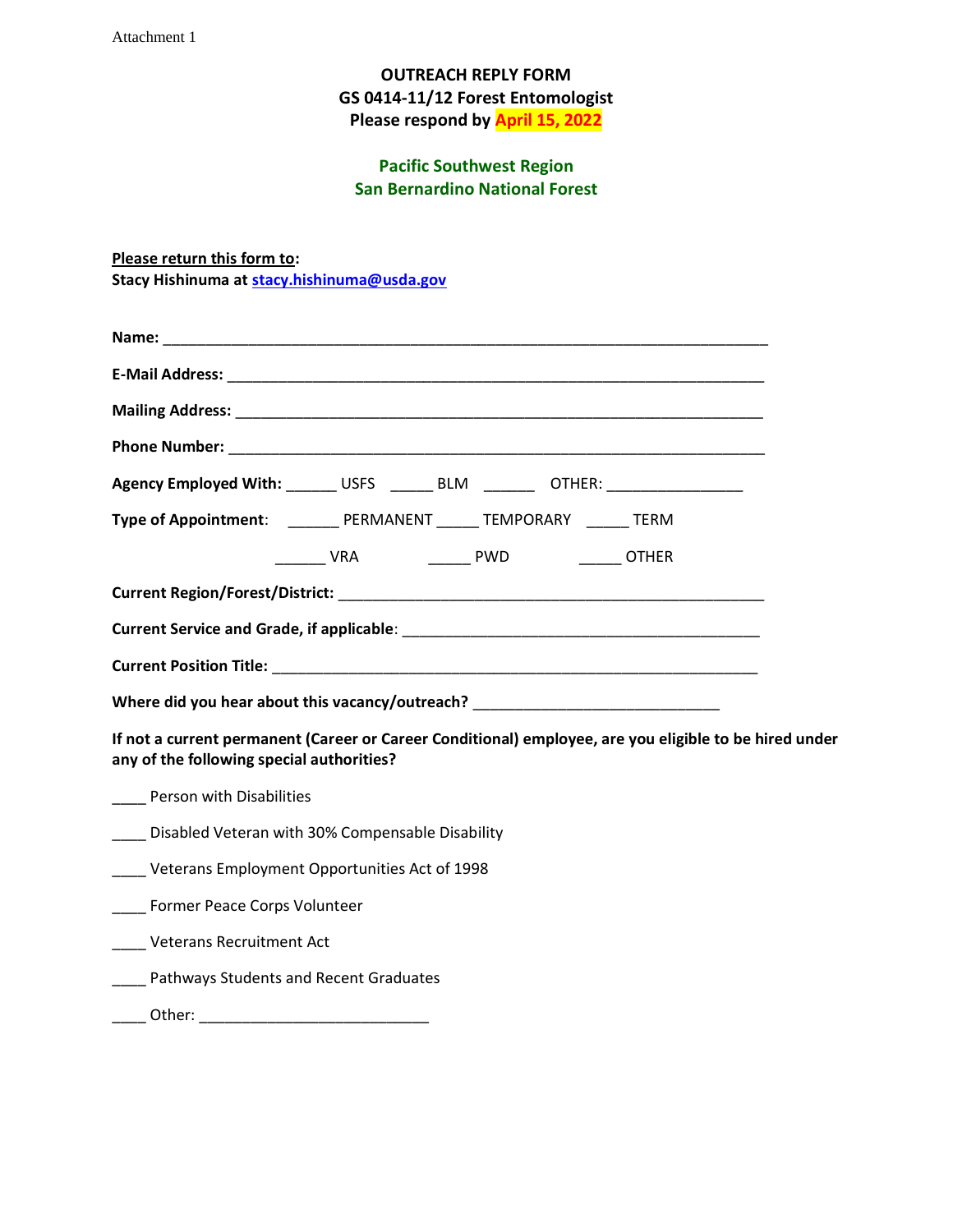# **Outreach Response Form**

**Research Landscape Ecologist, GS-0408-12/13**

*Duty Station: Asheville, NC*

If you are interested in the position, complete this form and send it via email, by **April 25, 2022** to [ge.sun@usda.gov.](mailto:ge.sun@usda.gov) If you are not a current Forest Service employee or do not have access to email, please complete this form and mail to: Dr. Ge Sun, Project Leader, USDA Forest Service, 3041 E. Cornwallis Rd., Research Triangle Park, NC 27709.

#### **PERSONAL INFORMATION**

| <b>EMPLOYMENT</b>                              |                                                                                                                                                                                                         |                     |                                         |                |                     |  |
|------------------------------------------------|---------------------------------------------------------------------------------------------------------------------------------------------------------------------------------------------------------|---------------------|-----------------------------------------|----------------|---------------------|--|
| If Yes:                                        | Are you currently a Federal Employee?                                                                                                                                                                   |                     | Yes                                     | No             |                     |  |
|                                                |                                                                                                                                                                                                         |                     |                                         |                |                     |  |
|                                                | Type of Appointment:                                                                                                                                                                                    | $\bigcap$ Permanent |                                         | $\bigcap$ Term | Temporary           |  |
| If No:                                         |                                                                                                                                                                                                         |                     |                                         |                |                     |  |
|                                                | <b>Current Position</b>                                                                                                                                                                                 |                     |                                         |                |                     |  |
|                                                | Type of Appointment: ◯ Permanent                                                                                                                                                                        |                     |                                         | $\bigcap$ Term | $\bigcap$ Temporary |  |
|                                                | If you are not a current permanent federal (career or career conditional) employee, please indicate below<br>if you are eligible for other appointments under any of the following special authorities: |                     |                                         |                |                     |  |
| □ Former Peace Corps/Vista Volunteer           |                                                                                                                                                                                                         |                     | □ Veteran's Employment Opp. Act of 1998 |                |                     |  |
| $\Box$ Person with Disabilities                |                                                                                                                                                                                                         |                     | □ Veteran's Readjustment Act            |                |                     |  |
| □ Student Employment Program                   |                                                                                                                                                                                                         |                     | $\Box$ Reinstatement Eligibility        |                |                     |  |
| $\Box$ Veteran with 30% Compensable Disability |                                                                                                                                                                                                         |                     | $\Box$ Other: $\Box$                    |                |                     |  |

**Thank you for your interest!**

**USDA is an Equal Employment Opportunity Employer**